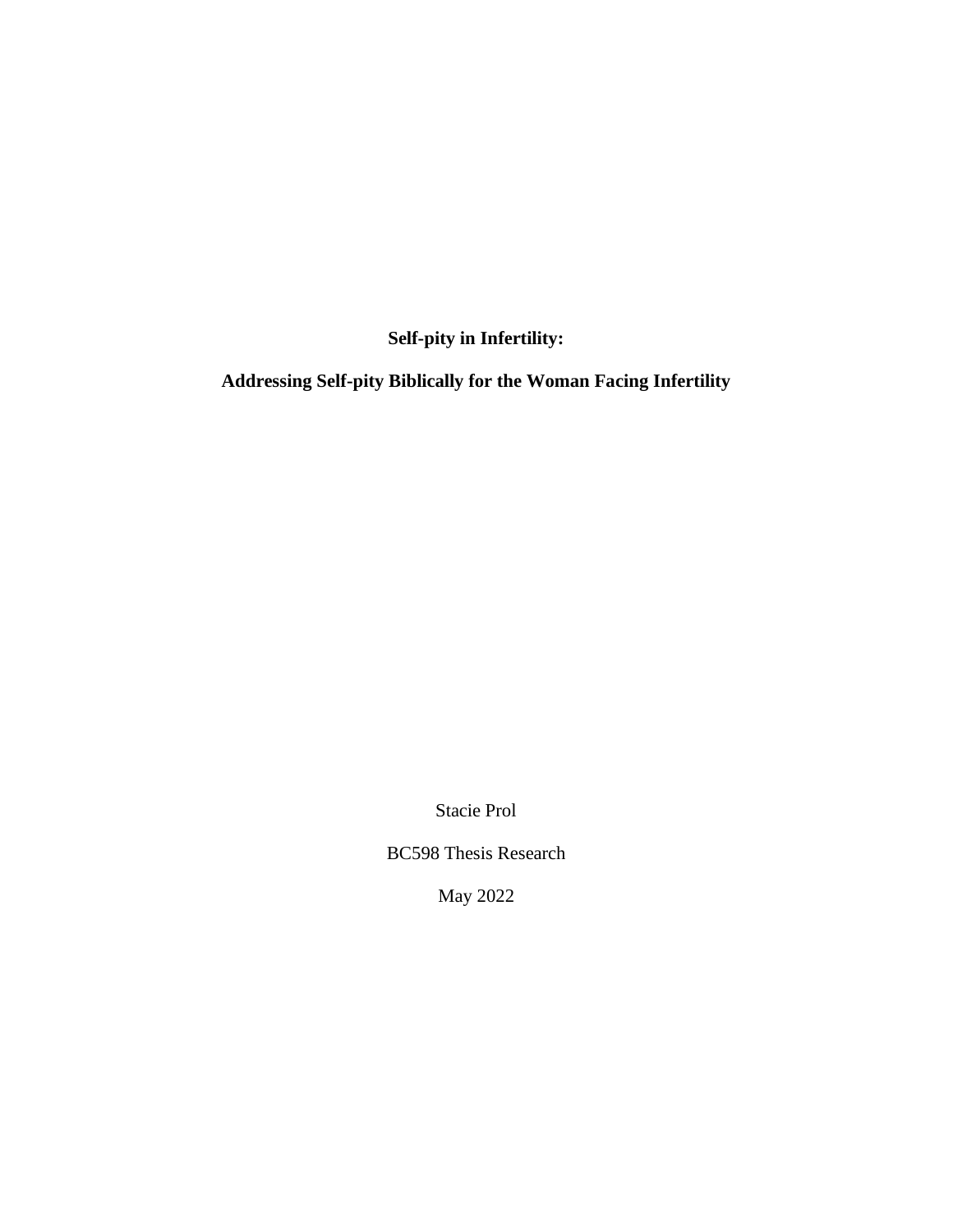# **Contents**

| <b>ABSTRACT</b> |                                                     | iv             |
|-----------------|-----------------------------------------------------|----------------|
| I.              | <b>INTRODUCTION</b>                                 | $\mathbf{1}$   |
|                 | A Familiar Story of Self-pity in Infertility.       | $\mathbf{1}$   |
|                 | The Purpose Statement                               | 1              |
|                 | Intended Audience and Scope                         | 2              |
|                 | <b>Understanding Infertility</b>                    | 3              |
|                 | <b>Research Methodology</b>                         | $\overline{4}$ |
| II.             | SECULAR VIEW OF SELF-PITY AND INFERTILITY           | 4              |
|                 | The Secular Understanding of Self-pity              | 5              |
|                 | The Secular Counsel offered in Self-pity            | 6              |
|                 | The Secular Help Offered in Infertility             | 7              |
|                 | <b>Inadequacy of Secular Counsel</b>                | 9              |
| III.            | BIBLICAL UNDERSTANDING OF SELF-PITY AND INFERTILITY | 10             |
|                 | A Biblical Understanding of Self-pity               | 10             |
|                 | A Biblical Understanding of Infertility             | 11             |
|                 | Another Way                                         | 13             |
|                 | The Importance of Lament                            | 14             |
| IV.             | BIBLICALLY ADDRESSING THE PUT-OFFS OF SELF-PITY     | 15             |
|                 | <b>Explanation and Background</b>                   | 15             |
|                 | Idols of the Heart                                  | 16             |
|                 | <b>Sinful Actions</b>                               | 18             |
|                 | Sinful Thinking                                     | 20             |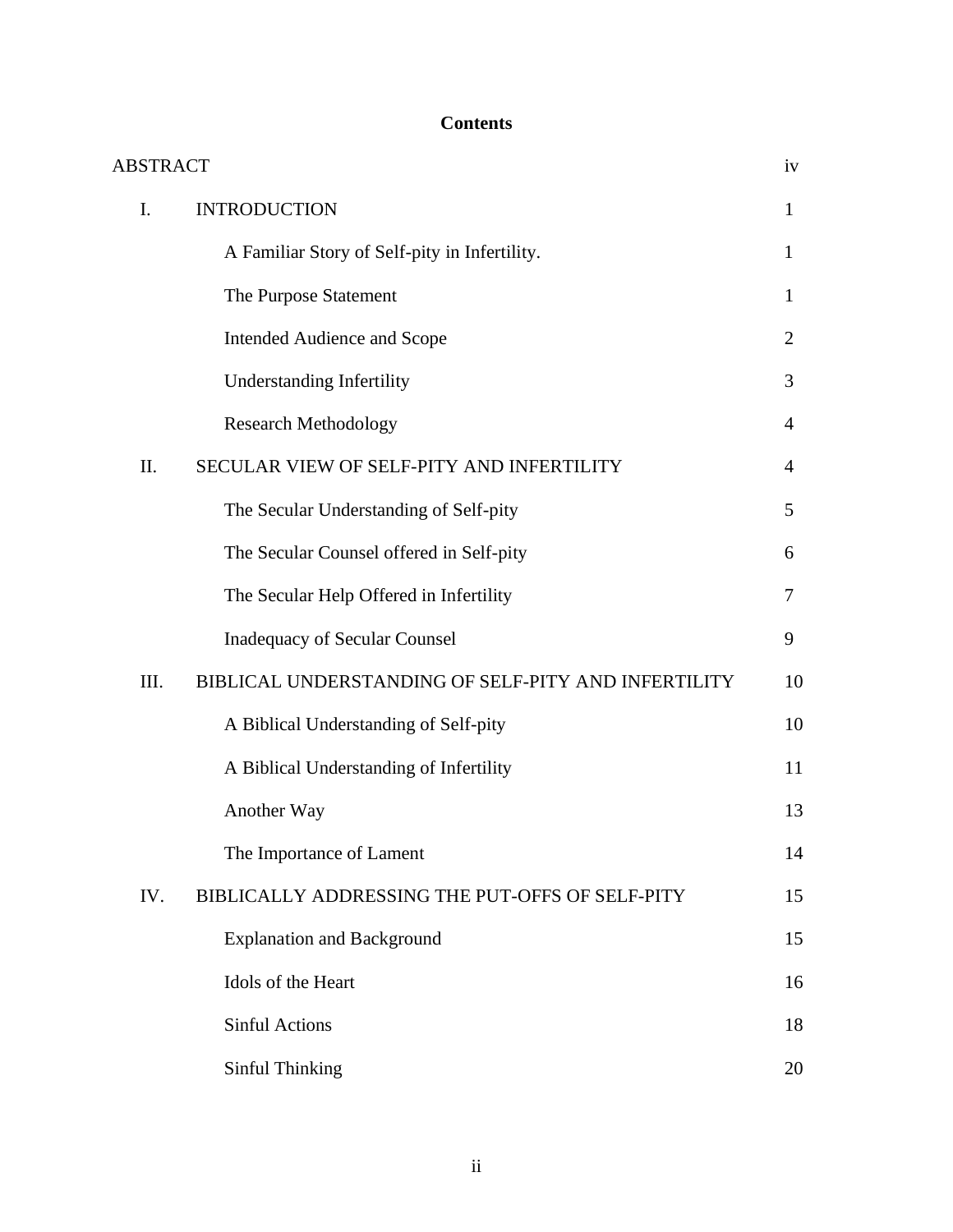| V.                  | REPENTANCE, FAITH, AND ACTION | 21 |
|---------------------|-------------------------------|----|
|                     | The Good News                 | 21 |
|                     | <b>Biblical Repentance</b>    | 21 |
|                     | Turning in Faith              | 23 |
|                     | Action                        | 24 |
| VI.                 | <b>CONCLUSION</b>             | 27 |
| <b>BIBLIOGRPAHY</b> |                               |    |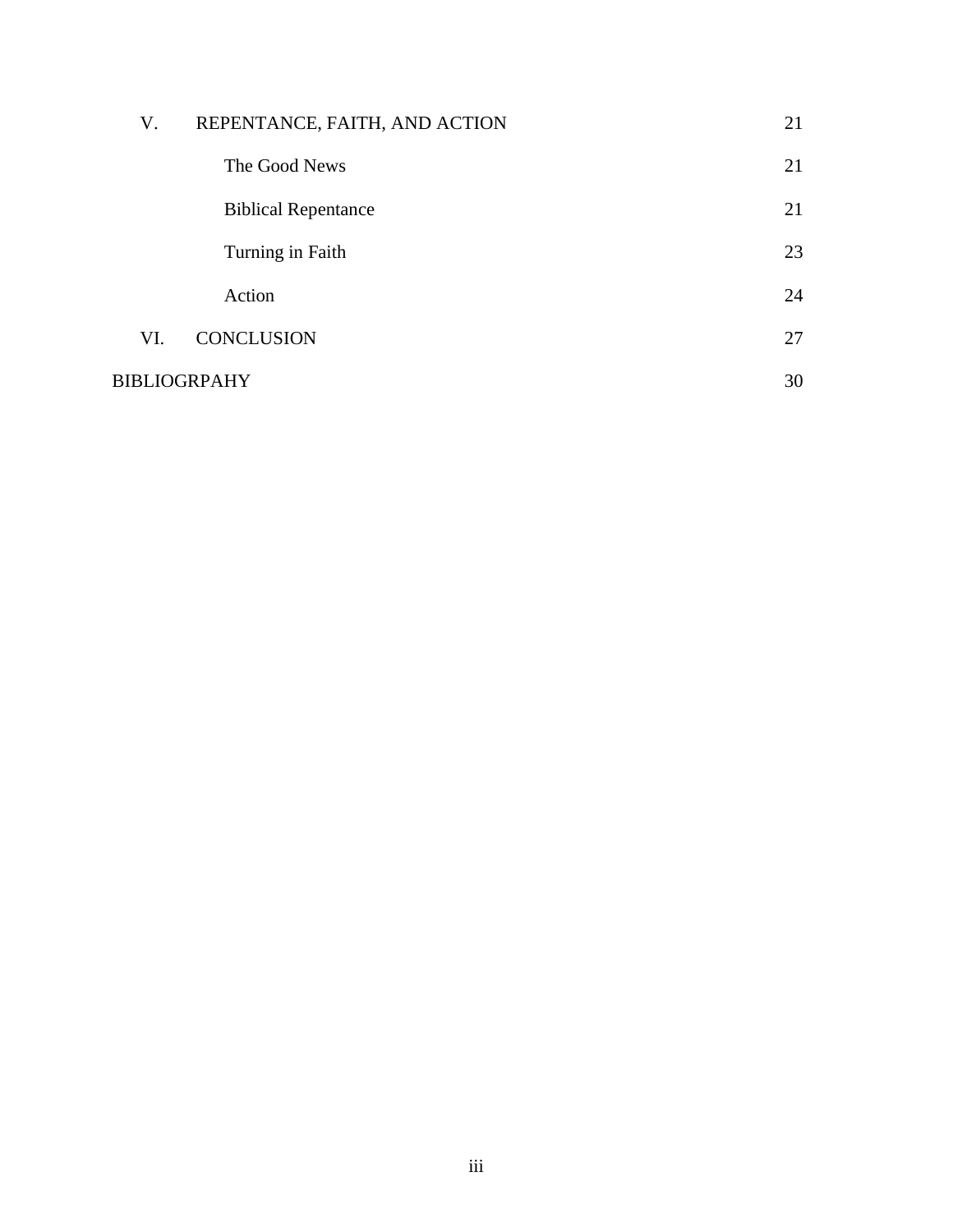#### **Abstract**

| Title:   | Self-pity in Infertility               |
|----------|----------------------------------------|
| Author:  | Stacie Prol                            |
| Degree:  | Masters of Arts in Biblical Counseling |
| Date:    | May 2022                               |
| Advisor: | Ryan Trzeciak                          |

Infertility affects one in six couples. Therefore, there are many couples in the church who are dealing with infertility. A common response for a woman facing infertility is self-pity. Selfpity is essentially feeling sorry for yourself. A woman in this circumstance often feels alone and that no one else could understand or knows what she is facing, especially since it is a hidden hurt. Every expectant mother, pregnancy announcement, baby shower, birth, Mother's and Father's Days are painful reminders of her situation. She faces unmet expectations, hurt, hope, and disappointment in a rollercoaster of emotions month after month. Often self-pity can spiral into despair or depression as well as many other struggles.

Self-pity in response to infertility is prideful and sinful and needs to be dealt with biblically. God's Word is sufficient to address the heart of the woman giving into self-pity in infertility. God's Word will help her to understand self-pity from God's perspective as well as grow in understanding her own heart. God's Word will help her to identify what sinful thinking, unbelief, or idol(s) are motivating her response of self-pity in infertility. Biblical repentance will be essential as she turns from herself to Christ and believing and trusting God. She will then need to continue to grow to think biblically about her circumstance, as God's Word renews her mind. In the temptation to give into self-pity she will need to choose to obey God and be thankful as commanded in the Scriptures. Lastly God's Word will help her to find contentment and true and lasting joy in Christ alone. So, whether or not her circumstances change, she can learn to glorify God in her response to infertility instead of giving into self-pity by God's grace.

© Stacie Prol, 2022, permission is granted for non-profit educational use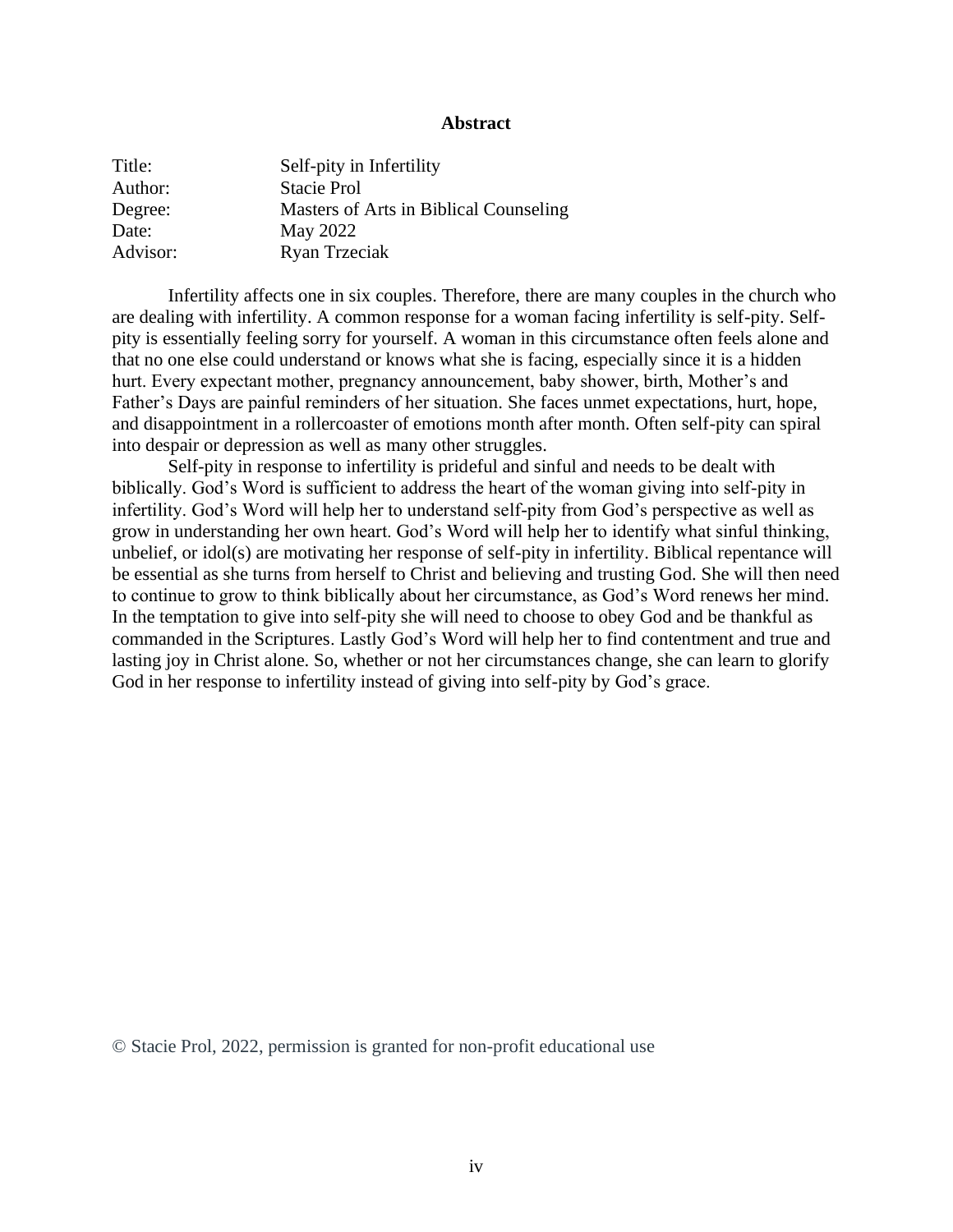# I. Introduction

- A. A Familiar Story of Self-pity in Infertility
	- 1. One pink line; negative again. As the weeks turn into months, Anna doubts that her circumstance will ever change, that she will ever be pregnant. She feels sorry for herself, alone, and disappointed.
	- 2. She goes to a prayer meeting that night, hoping she will feel better. Instead, she looks at the prayer list and sees 'Expecting Parents.' It stings when she realizes she and her husband may never be on that list.
	- 3. Then her friends share praise- they are expecting again, and everyone is happy and sharing their congratulations. Anna musters up all her strength not to cry, as her eyes well up with tears, and she smiles, trying to feel happy for her friends, but instead, she feels hurt and disappointed.
	- 4. She went to church hoping to feel better, but instead, she felt worse. This is one example of a common experience for a woman suffering from infertility that 'reopens the wound' of infertility, and they respond.
	- 5. They hope their circumstances change each month, yet they are disappointed month after month. Theirs is a silent pain that stings with each round belly, pregnancy announcement, baby shower, Mother's and Father's Day, and mention of children. Every questioning look or "when are you guys going to have kids?" question brings pain.
	- 6. There are many responses that an infertile woman has, but a common one is self-pity. Self-pity is essentially feeling sorry for yourself. So how does a woman dealing with infertility stop giving into self-pity? This is what these paper aims to address.
- B. The Purpose Statement

1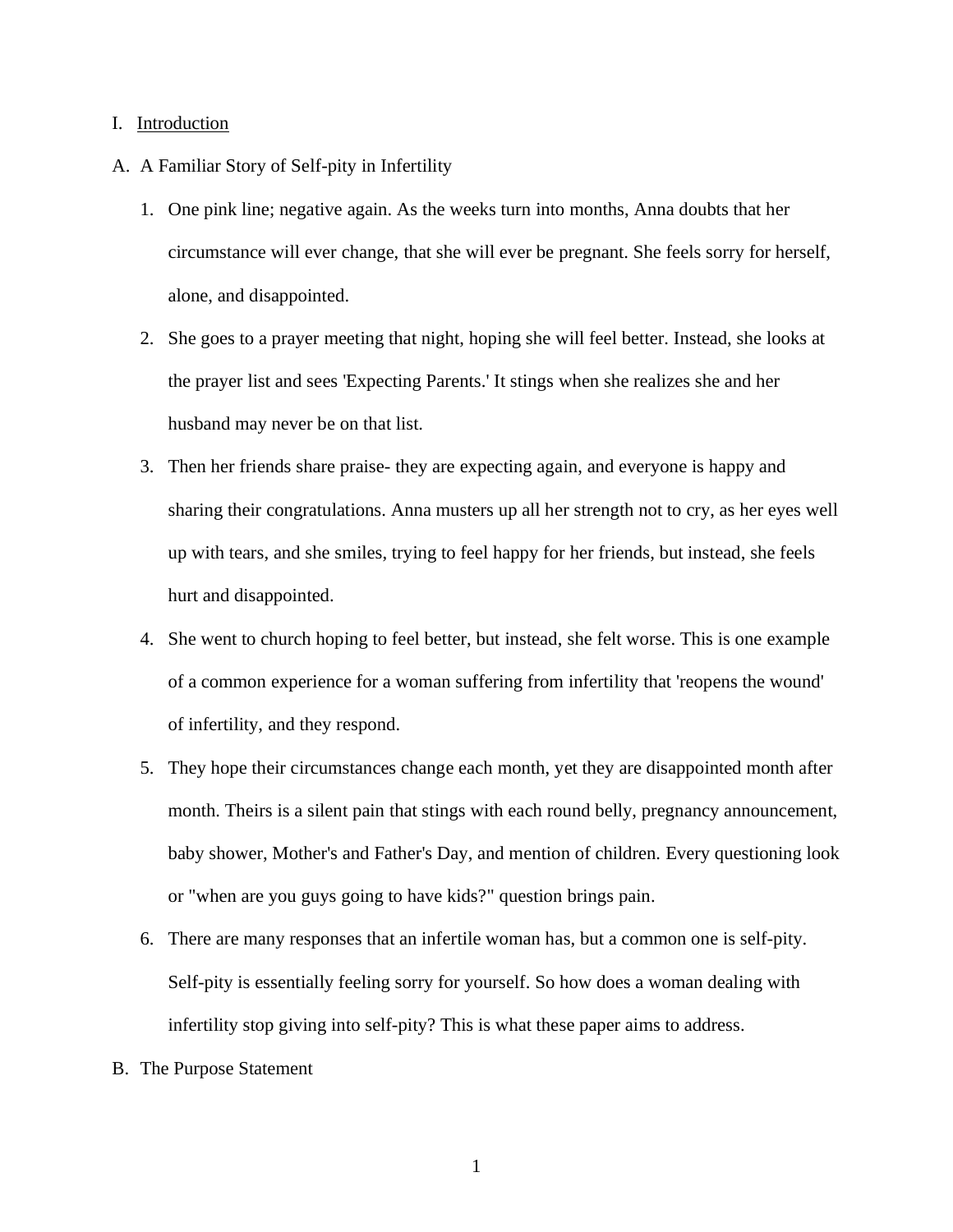- 1. This paper aims to show that God's Word equips the believing woman suffering from infertility to change biblically and no longer give into self-pity instead of being content. It will briefly explain how to grieve in the season of disappointment and in their sense of loss. However, most of the paper will focus on seeing infertility as an opportunity to turn to Christ and understand more of who God is and respond not with self-pity but joy and contentment.
- 2. The world and God's Word offer two vastly different counsels for women giving into self-pity due to infertility. First, God's Word provides the believing woman a reason to turn from the sin of self-pity in infertility and instead respond in trust, joy, and contentment in Christ, whether or not her circumstance changes. This biblical change process will be thoroughly explained and expounded upon throughout this paper.
- 3. The secular 'solution' for infertility will also be explored to contrast the hope and help offered through God's Word for the believer. If one has not done so, there will be a call to repent and turn in faith to Christ. In this area of self-pity, a lasting, biblical change is only offered to the believer, one whose trust and faith is in Christ alone for salvation (Eph 2:8- 10).
- C. Intended Audience and Scope
	- 1. This paper is intended to be a resource for the believing woman giving into self-pity in infertility. It would also benefit her husband as he can be an excellent resource of truth, love, and support as they walk the infertility journey together. Although the biblical change process would be similar for anyone struggling with self-pity in any circumstance, this paper is written with the infertile woman wallowing in self-pity in mind. Therefore, the examples and Scriptures used throughout this paper are geared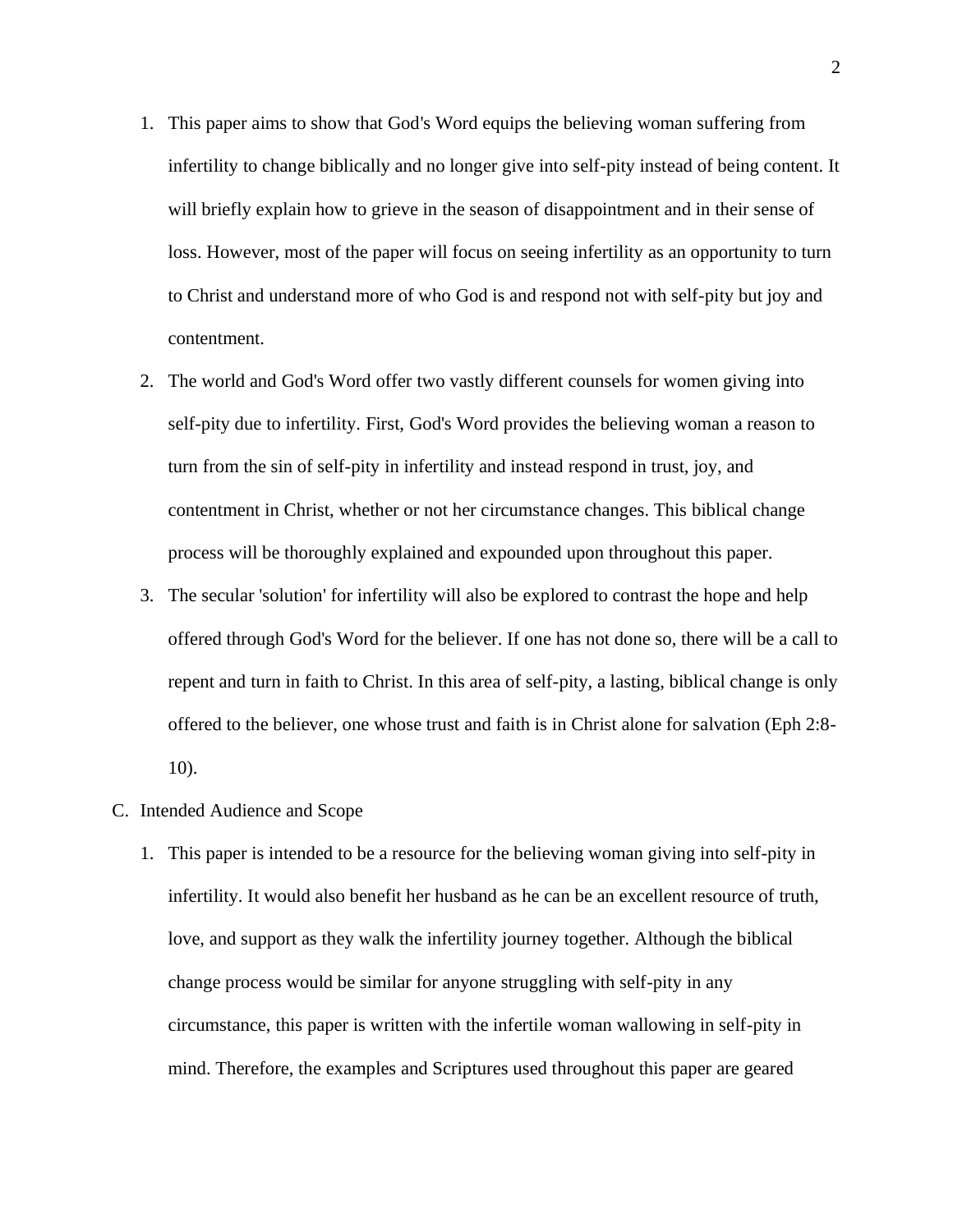toward women suffering from infertility and self-pity. This paper may also give insight into many infertile women's struggles.

- 2. This resource will extensively go through the biblical change process in putting off selfpity, being renewed in mind, and putting on what pleases Christ, which will only apply to the believer. So, although this can be shared with an unbeliever, and the Gospel of Christ will be shared, it will not apply to them until they trust Christ alone for salvation.
- 3. This research will show the stark contrast between the secular and biblical ways of dealing with infertility's self-pity. This will demonstrate the hope and help only offered by our kind and caring God through the sufficiency of His Word (2 Tm 3:16-17).
- D. Understanding Infertility
	- 1. Before continuing any further in the paper, it is pertinent to explain infertility, which is an organic medical condition many couples face. Both inside and outside the church, many couples, and women face what Anna faces daily. One in six couples face infertility, and many couples face secondary infertility.<sup>1</sup>
	- 2. Infertility is defined as not being able to conceive in the usual timeframe, and there may be a medical reason behind this difficulty.<sup>2</sup> The medical problem may involve the male or female partner or both, or neither person, also known as unexplained infertility.<sup>3</sup> Therefore, the couple has many personal questions, and various tests are performed to determine the cause of infertility.

<sup>1</sup> Kimberly Monroe and Philip Monroe, "The Bible and the Pain of Infertility," *The Journal of Biblical Counseling* 23, no. 1 (2005), 50.

<sup>2</sup> Jani R. Jensen, Elizabeth A. Stewart, and Karen Wallevand, *Mayo Clinic Guide to Fertility and Conception* (Boston, MA: Da Capo Life Long, a member of the Perseus Books Group, 2015), 133.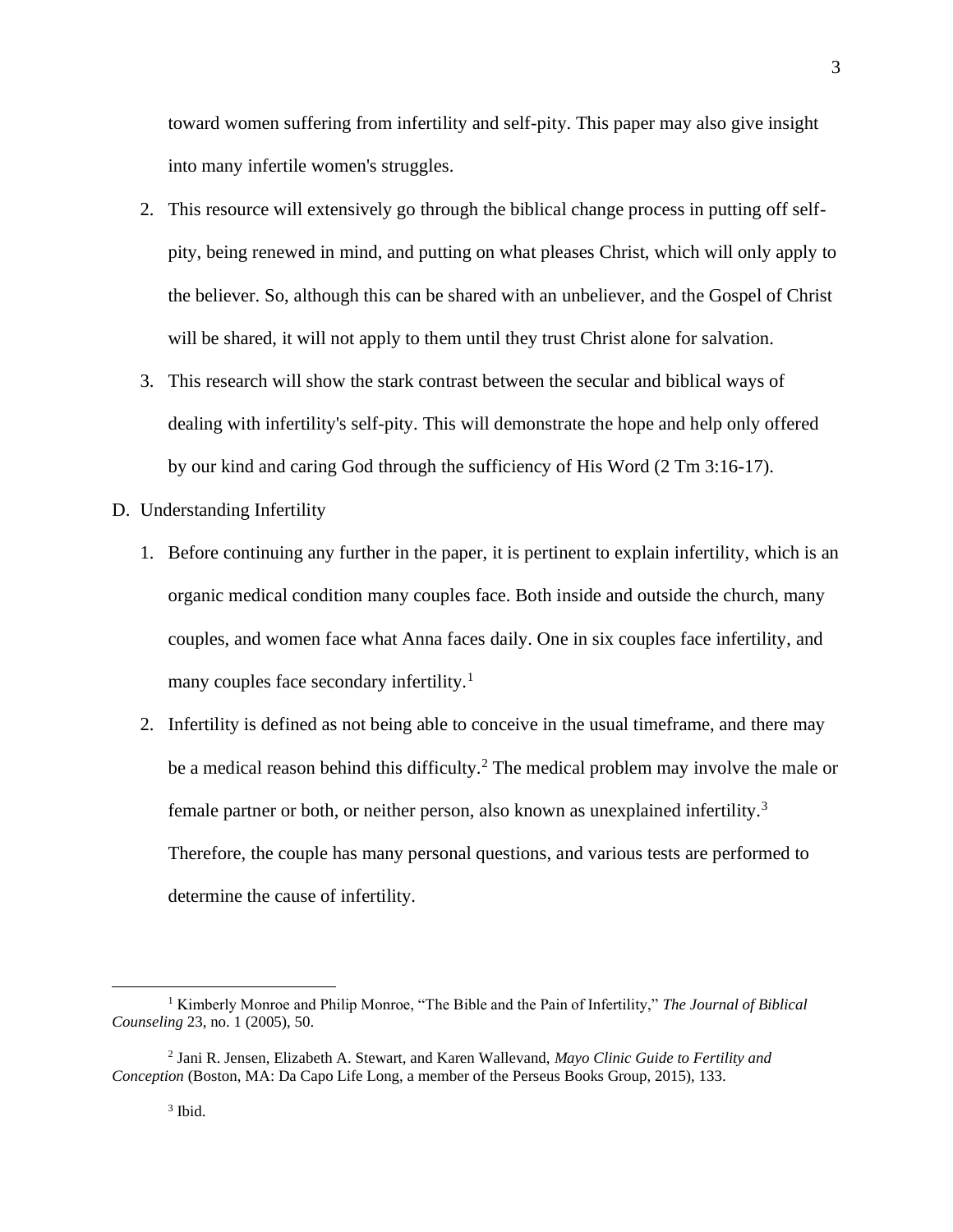- 3. There are various reasons or causes of infertility for both females and males. There may be ovulation, hormonal imbalances, structural, and anatomical issues in females.<sup>4</sup> Male infertility may be caused by problems with sperm, structural, anatomical, hormone imbalances, ejaculation issues, or chromosome defects.<sup>5</sup> There are many tests and options for treatments for many of these issues. But there are also cases when there is no treatment or explanation as to why the couple cannot conceive.
- 4. Secondary infertility is when a couple is able to conceive and bear a child in a normal timeframe, but struggles to conceive again. This is very common and may be the reason behind families with an only child or significant age gaps between children. Although women who face secondary infertility are very thankful for their child, they may struggle with bitterness as others can have multiple children. They struggle with the fact that they cannot get pregnant after months or years of trying. This is a problematic situation as it is silent, and many people will brush their pain aside, encouraging them to be thankful for what the child they have. However, there is more going on in their heart and response that God's Word can address, and they can be given hope and help not to be bitter, but joyful in Christ.
- E. Research Methodology
	- 1. The majority of the research will be done through biblical resources, books, journal articles, and some personal interviews.
- II. The Secular View of Self-pity and Infertility

<sup>4</sup> Jensen, Stewart, and Wallevand, *Mayo Clinic Guide to Fertility and Conception*, 1134-149.

<sup>5</sup> Ibid, 151-164.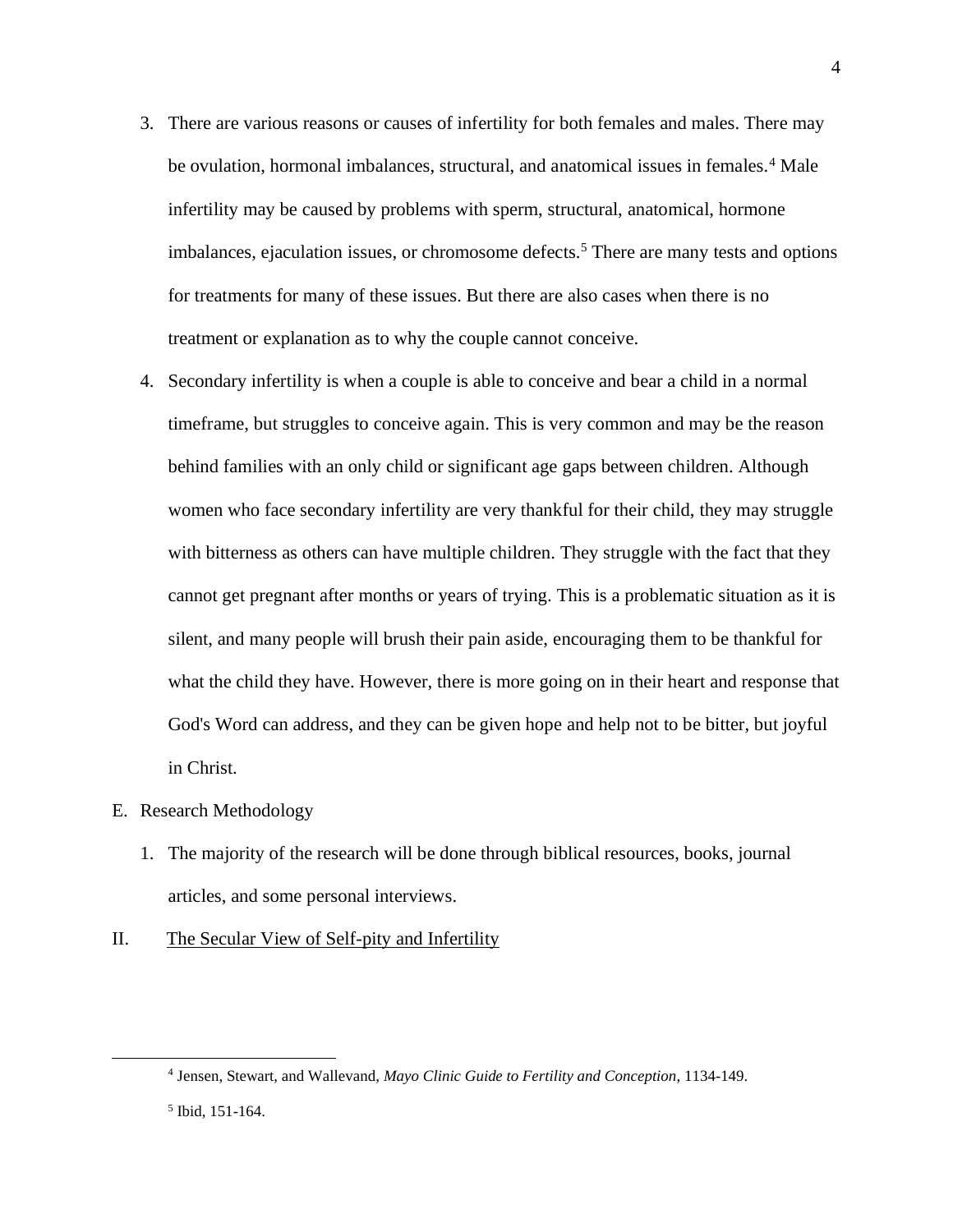This section will focus on how secular psychology understands self-pity and what help is offered to those facing self-pity as it relates to infertility.

A. The Secular Understanding of Self-pity

- 1. Self-pity is recognized and addressed in secular psychology. It is linked to stress and often focuses on one's troubles and feeling sorry for oneself.<sup>6</sup> One clinical psychologist, Dr. Wayne Pernell, explains that self-pity is often a result of not getting what one wants or not being validated for what one does.<sup>7</sup>
- 2. This need for validation and its connection to self-pity is explained further by psychotherapist Rebecca Mores as "Self-pity is a form of external validation that something bad has happened to us or that our circumstance is out of our control."<sup>8</sup>
- 3. It is agreed in this understanding that if the person can validate or pity themselves, they will not seek this from others.<sup>9</sup> So the need to experience and be self-aware of self-pity is essential to working toward the solution to self-pity, which is called self-compassion in secular psychology.<sup>10</sup>
- 4. Interestingly, both the problem and the solution in secular counsel focus on the self. The help to change is supposed to come from within oneself, but that is where the problem originates. This shows the circular reasoning and lack of hope to change, because both the problem and solution come from the same place.

8 Ibid.

<sup>6</sup> Hope Gillette, "How to Recognize and Redirect Self-pity." PsychCentral, September 6, 2021, [https://psychcentral.com/blog/self-pity-to-self-compassion.](https://psychcentral.com/blog/self-pity-to-self-compassion)

<sup>7</sup> Ibid.

<sup>9</sup> Tina Gilbertson, "The Paradox of Self-pity." Psychology Today, April 3, 2015, [https://www.psychologytoday.com/us/blog/constructive-wallowing/201504/the-paradox-self-pity.](https://www.psychologytoday.com/us/blog/constructive-wallowing/201504/the-paradox-self-pity)

<sup>&</sup>lt;sup>10</sup> Hope Gillette, September 6, 2021, "How to Recognize and Redirect Self-pity."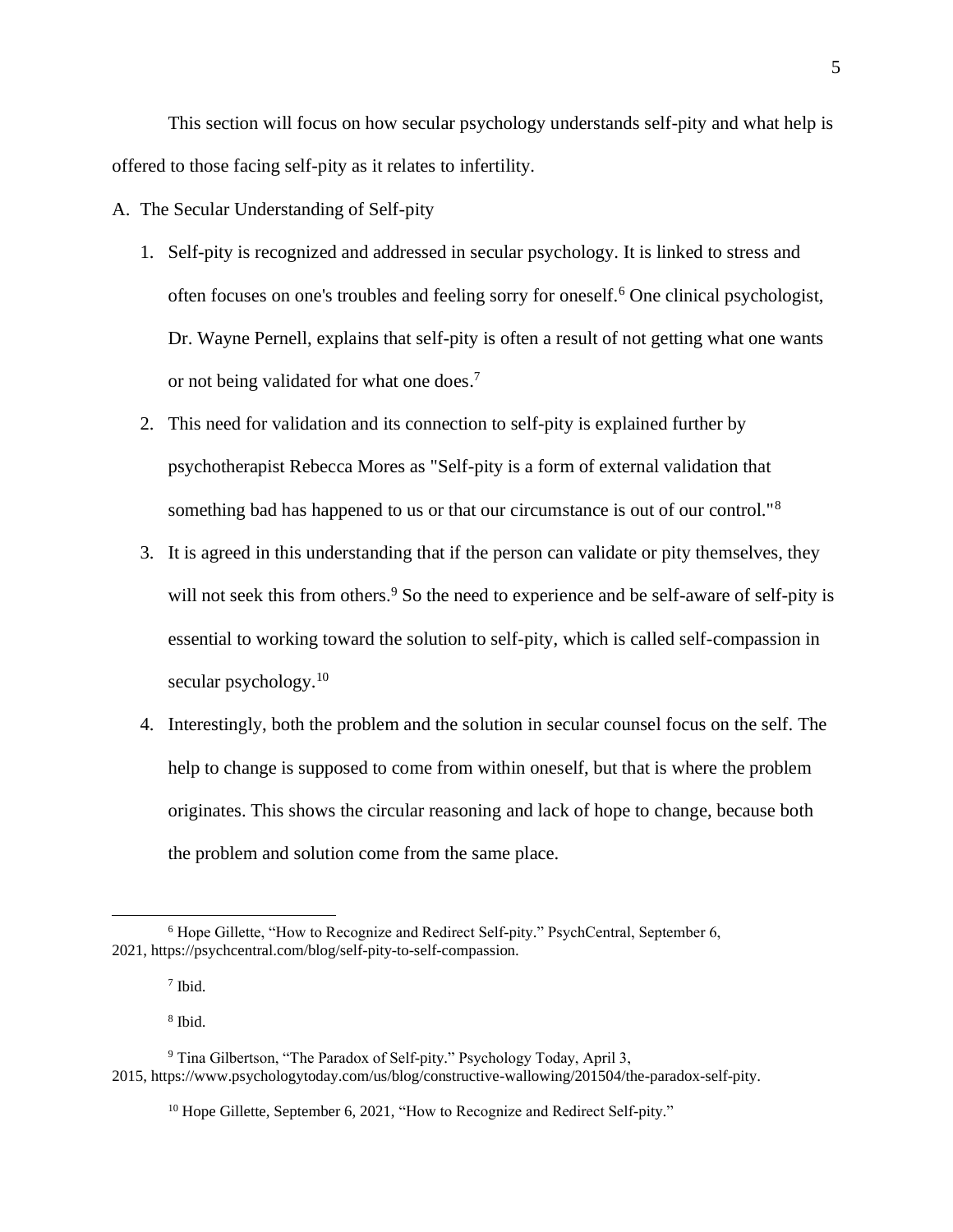- B. The Secular Counsel Offered in Self-pity
	- 1. Self-compassion is an antidote to self-pity, according to psychology. One explanation of self-compassion is to accept what one is feeling, not what is happening.<sup>11</sup> It is to allow yourself to feel whatever emotions come, whether envy, jealousy, sadness, or anger, and to acknowledge these feelings as valid.<sup>12</sup>
	- 2. According to psychology, there are many ways to grow in self-compassion to keep oneself from falling into self-pity.
		- a) One way to achieve self-compassion is by changing perspective in realizing that difficulty is a common human experience.<sup>13</sup> This is the realization that life is hard, and so not to have too high expectations for one's life or self, but to understand everyone faces trouble.
		- b) Another solution offered is mindfulness, in which when self-pity comes to mind, it lets those feelings pass rather than dwelling on them.<sup>14</sup> Not to ignore or stop the emotions or be consumed by them, but to allow them to run their course.<sup>15</sup>
		- c) According to secular psychology, gratitude is also vital for helping to form contentment.<sup>16</sup> Thankfulness is a biblical perspective and command, and so in one

<sup>&</sup>lt;sup>11</sup> Anne Cheever MSW, LCSW, "Self Compassion in the Face of Infertility." Donor Concierge, May 9, 2014, [https://www.donorconcierge.com/blog/the-art-of-self-compassion-in-the-face-of-infertility.](https://www.donorconcierge.com/blog/the-art-of-self-compassion-in-the-face-of-infertility)

<sup>12</sup> Ibid.

<sup>&</sup>lt;sup>13</sup> Hope Gillette, September 6, 2021, "How to Recognize and Redirect Self-pity."

 $14$  Ibid.

<sup>&</sup>lt;sup>15</sup> Anne Cheever, May 9, 2014, "Self Compassion in the Face of Infertility."

<sup>&</sup>lt;sup>16</sup> Hope Gillette, September 6, 2021, "How to Recognize and Redirect Self-pity."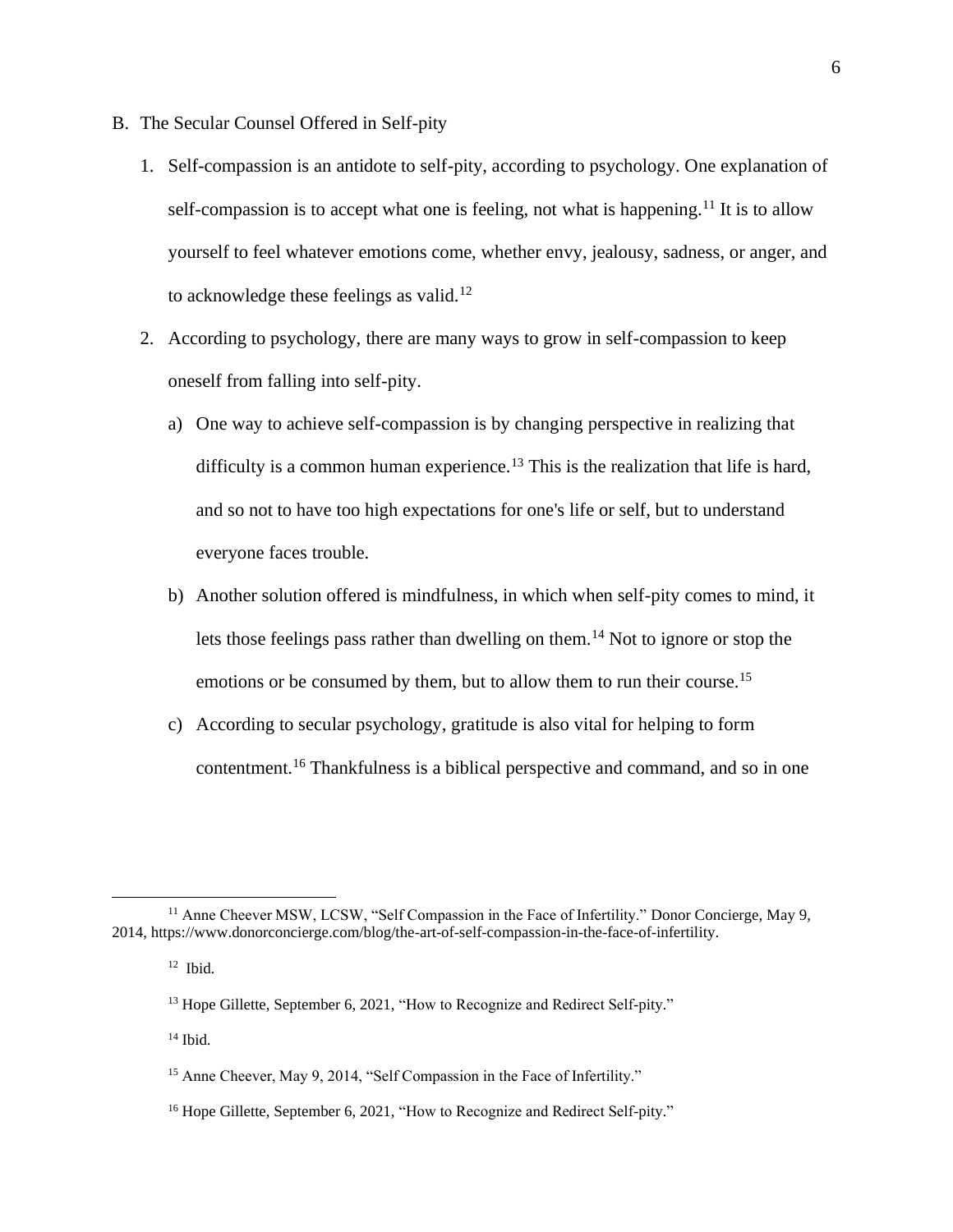sense, they have stumbled onto the right thing to do. At the same time, the secular world does not offer praise to whom it belongs, God alone, so they miss it.

- d) Lastly, it is agreed that self-pity can repel others rather than welcome the support of those who care. So, it is essential to connect and productively share one's sorrows, which come from having had compassion for oneself first.<sup>17</sup>
- 3. Overall, the secular perspective and counsel for self-pity is that self-pity is ultimately a need for compassion because of a difficult situation in one's life. This compassion is something that they can meet in themselves. This involves allowing themselves to feel whatever they are feeling due to their circumstance and pity themselves. After this, they can gain perspective, be grateful, and productively connect with others so that they can move away from self-pity toward joy.
- C. The Secular Help Offered in Infertility
	- 1. There are many fertility treatments offered to infertile couples as well as other means of creating a family. There are restrictions and limitations on what treatments will be offered based on age, causes of infertility, how long they have been trying to conceive, and personal reasons.<sup>18</sup> Some personal reasons may include financial limitations or moral issues with the testing or treatment. Treatments include medications, surgeries, reproductive assistance, and third-party reproduction.<sup>19</sup> All of these treatments come with various expenses, invasiveness, and no guarantees. Other options that are offered are also

<sup>&</sup>lt;sup>17</sup> Tina Gilbertson, April 3, 2015, "The Paradox of Self-pity."

<sup>18</sup> Jensen, Stewart, and Wallevand, *Mayo Clinic Guide to Fertility and Conception*, 183.

<sup>19</sup> Ibid, 183-234.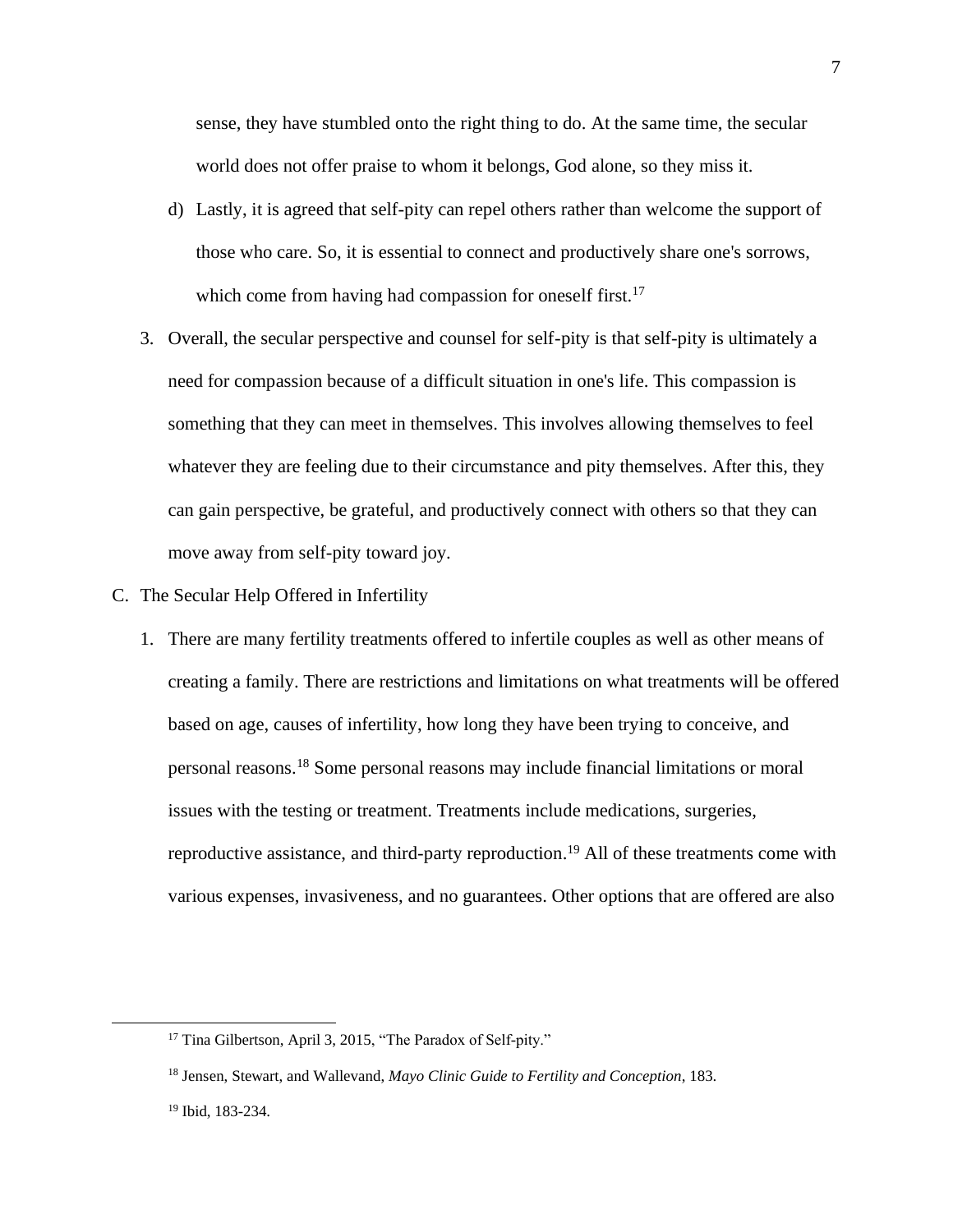to consider adoption or child-free living.<sup>20</sup> Each of these decisions is difficult and has emotional stress, and takes its toll on a couple, and their marriage is expected.

- 2. Research shows that infertility often causes great stress and anxiety, leading to depression for individuals and couples, as much as for those facing diseases such as cancer or dealing with the pandemic.<sup>21</sup>
- 3. When a couple is infertile, they often deal with a great sense of loss and grief, and so they may respond with shock, frustration, grief, anger, decreased self-esteem, anxiety, and depression.<sup>22</sup> Also, when others around them are pregnant, they may experience pregnancy jealousy, anger, and wanting to avoid them.<sup>23</sup>
- 4. There is much counsel given to those facing infertility and such strong emotions to help them "maintain their mental health" and help them feel better.
	- a) One suggestion is to avoid people who make them feel uncomfortable. In addition, psychologists recommend visiting friends in the evening (to avoid seeing their children) and only stopping by or developing a headache if they do not want to stay.<sup>24</sup>
	- b) Another suggestion is to have witty comebacks for people's insensitive comments or change the conversation when necessary.<sup>25</sup>

<sup>22</sup> "Infertility," Psychology Today, accessed March 7, 2022, [https://www.psychologytoday.com/us/basics/infertility.](https://www.psychologytoday.com/us/basics/infertility)

 $^{24}$ Ibid.

<sup>20</sup> Jensen, Stewart, and Wallevand, *Mayo Clinic Guide to Fertility and Conception*, 267-273.

<sup>&</sup>lt;sup>21</sup> Alice Domar, "Maintaining Your Emotional Health During Infertility," Psychology Today, November 15, 2021, [https://www.psychologytoday.com/us/blog/world-wellness/202111/maintaining-your-emotional-health](https://www.psychologytoday.com/us/blog/world-wellness/202111/maintaining-your-emotional-health-during-infertility)[during-infertility.](https://www.psychologytoday.com/us/blog/world-wellness/202111/maintaining-your-emotional-health-during-infertility)

<sup>&</sup>lt;sup>23</sup> Alice Domar, November 15, 2021, "Maintaining Your Emotional Health During Infertility."

<sup>&</sup>lt;sup>25</sup> Alice Domar, November 15, 2021, "Maintaining Your Emotional Health During Infertility."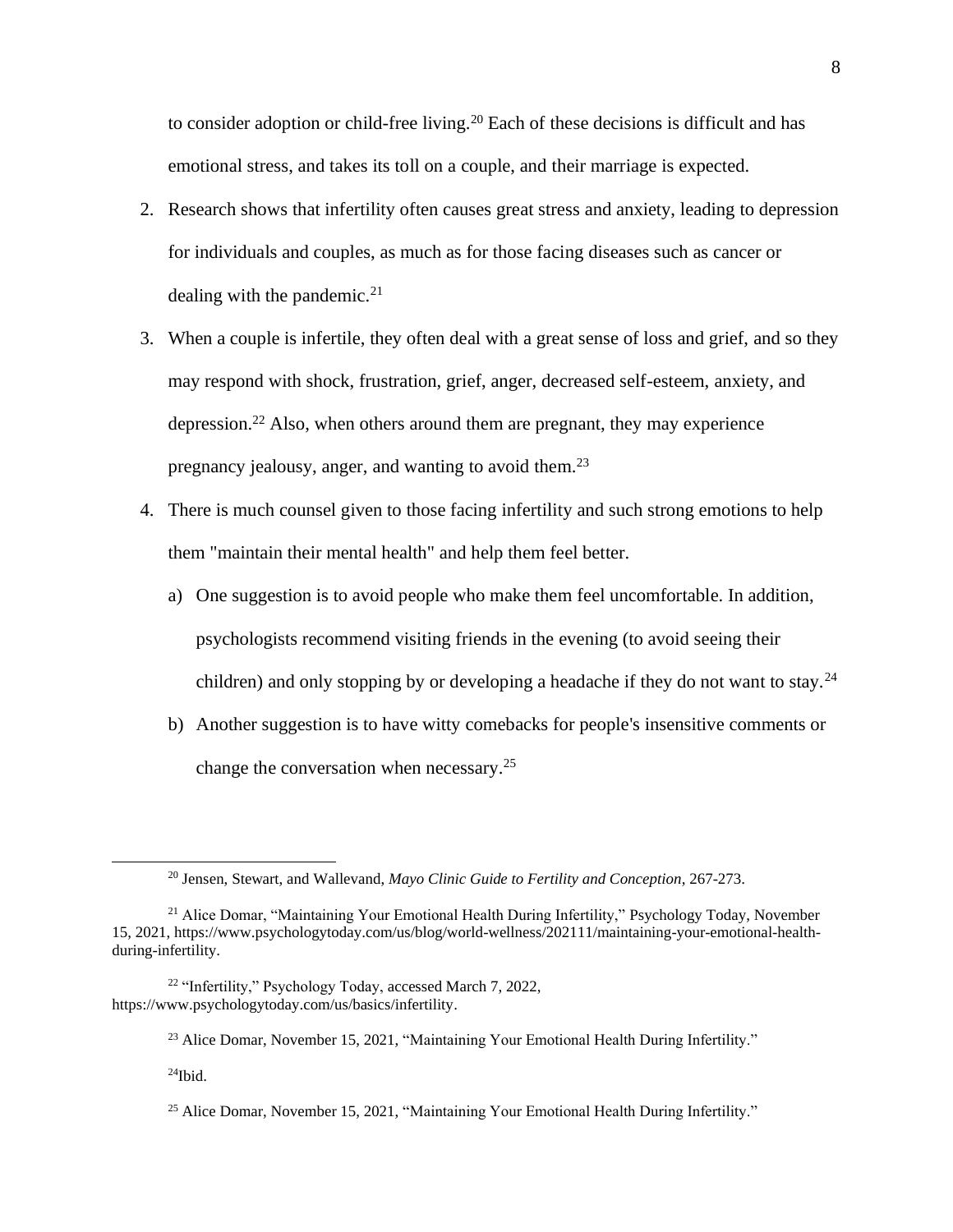- c) Also, to manage their feelings and care for themselves by declining events or holiday celebrations if they cause intense emotional responses.<sup>26</sup>
- d) Lastly, it is encouraged to focus on what they can control by not attending baby showers, finding hobbies, joining a support group, or a talk therapist.<sup>27</sup>
- D. Inadequacy of Secular Counsel
	- 1. It was challenging to find secular resources that addressed both self-pity and infertility simultaneously, showing that the secular counsel for the infertile woman giving into selfpity is insufficient.
	- 2. There are some practical insights and hints of truth when considering the research above. Still, the counsel falls short without the biblical understanding of the inner and outer man and a sovereign and good God.
	- 3. Much of the secular counsel focuses on looking to oneself for help and avoiding difficult circumstances. In infertility, each month offers the possibility of pregnancy. When one is not pregnant again and again, she feels as though she is drowning in sadness and disappointment. The help or hope she offers herself (that maybe this month will be different) is like a wound that never has time to heal, and she is left feeling scared, alone, and hurt.<sup>28</sup> In avoiding others, she will feel more alone and grow discontent and possibly bitter about her circumstances.
	- 4. There is so much more in the heart of the woman facing infertility that secular counsel does not address. Secular counsel focuses on looking inward to handle life, whereas

 $^{26}$  Anna Goldfarb, "What to Say to Someone Struggling With Infertility," The New York Times, April 17, 2020, [https://www.nytimes.com/2020/04/17/parenting/support-friend-infertility.html.](https://www.nytimes.com/2020/04/17/parenting/support-friend-infertility.html)

<sup>27</sup> Psychology Today, accessed March 7, 2022, "Infertility."

<sup>28</sup> Betsy Childs Howard, *Seasons of Waiting: Walking by Faith When Dreams Are Delayed* (Wheaton, IL: Crossway, 2016), 42.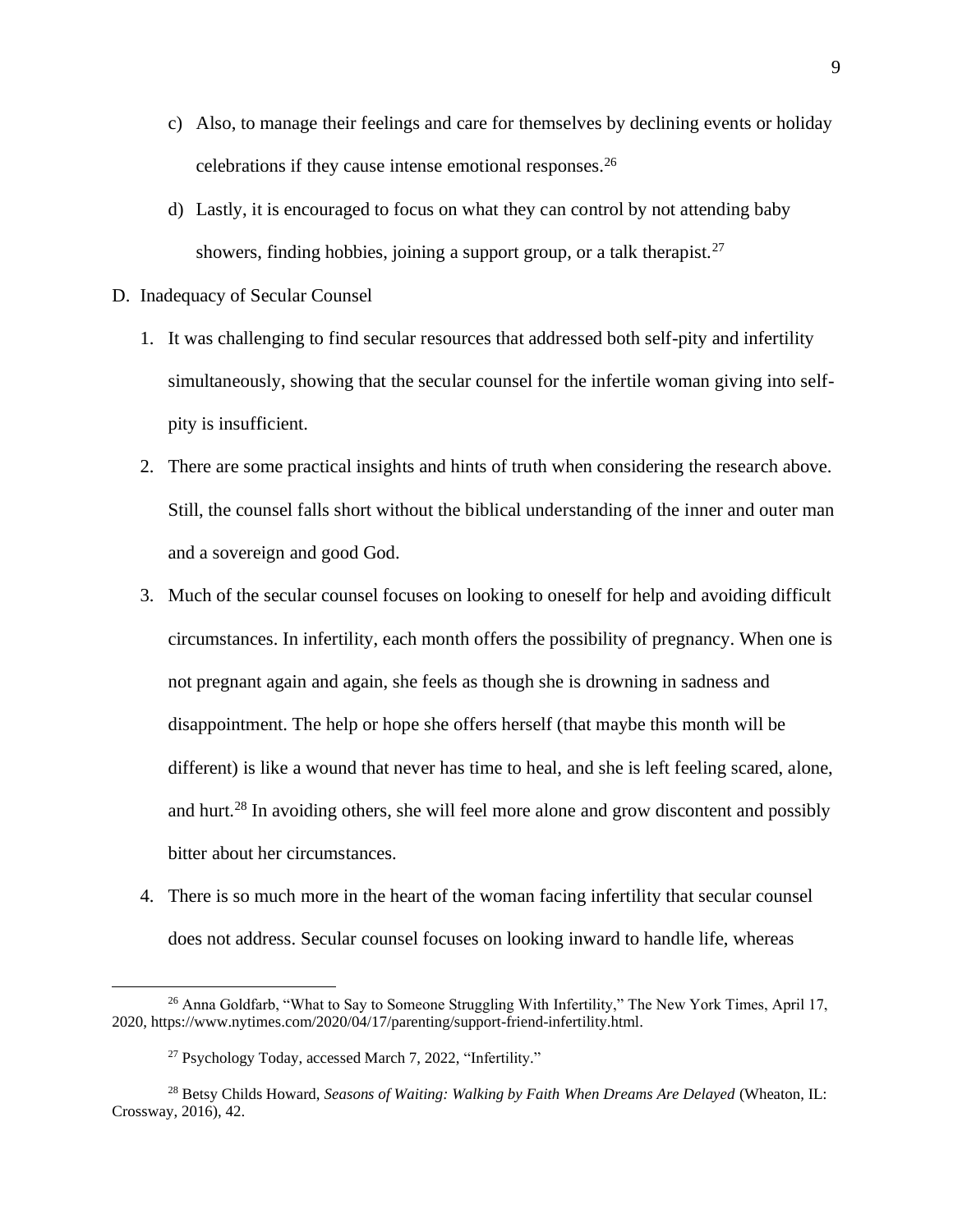God's Word clarifies that the heart is not to be trusted (Jer 17:9). God's Word is sufficient to offer her hope and help her find true and lasting joy and contentment, not based on pregnancy or external circumstances, but in Christ.

#### III. The Biblical Understanding of Self-pity and Infertility

This section will focus on the biblical explanation of self-pity and biblical examples of those who struggled with self-pity, infertility, or both.

- A. A Biblical Understanding of Self-pity
	- 1. If a woman struggling with self-pity in infertility looked in the concordance of the Bible for infertility or self-pity, they would not be able to find either one. Although these words are not from the Bible, God's Word is sufficient to explain these terms through the instruction and examples written in God's Word.
	- 2. Previously this paper has briefly explained self-pity as feeling sorry for yourself. A complete definition would be a "preoccupation with yourself because your hopes, desires, or expectations have not been realized."<sup>29</sup>
	- 3. Although it may seem that self-pity is a kind of humility, this definition shows that it results from pride in that it is focused on oneself and not having desires met.<sup>30</sup>
	- 4. Self-pity also breaks fellowship with God and others, as it is a sin. It lacks trusting God and focusing on self instead of loving and serving others. This is the opposite of the greatest commandment to love God and love others (Mt 22:37-40).
	- 5. There are many examples of people in the Bible who struggled with self-pity, including Naomi. Naomi faced the difficult circumstances of losing her husband and sons.

<sup>29</sup> Phil Moser, *Dead-End Desire* (n.p.: Biblical Strategies, 2013), 7.

<sup>30</sup> Ibid, 36.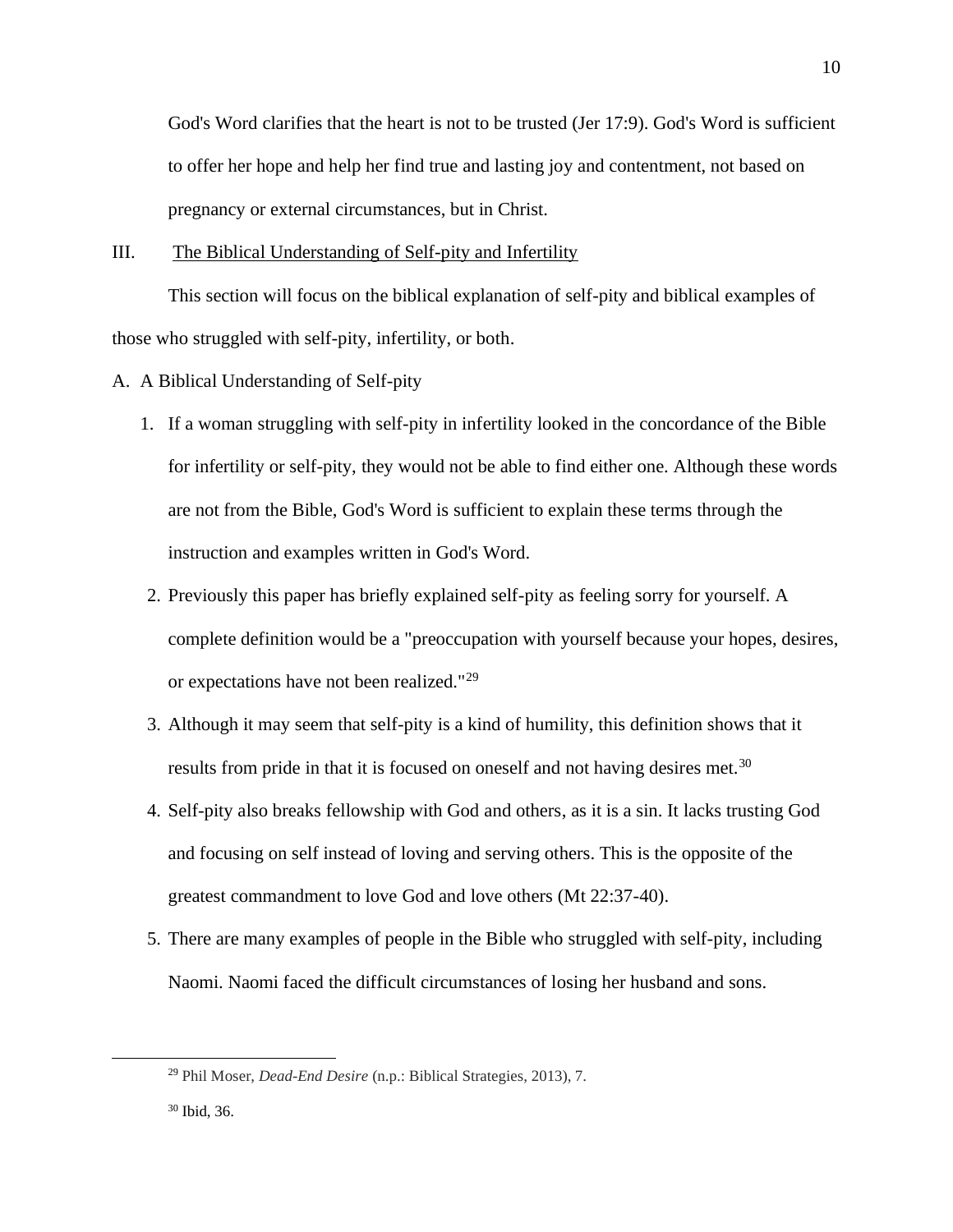- a) After her husband and sons pass away, she hears there is food again in Israel, so she decides to return, but stops and encourages her daughters-in-law to stay in Moab (Ru 1:6-8). She wanted her daughters-in-law to remain in a country where they would not hear or know the True God because she was not actively trusting  $God.<sup>31</sup>$
- b) When Naomi returns, she tells everyone to call her Mara, which means bitter, explaining that she returned empty (Ru 1:20-21). She did not see God's kindness and provision of her one daughter-in-law Ruth who was determined to go back with her and care for her (Ru 1:18).
- c) Naomi's response gives a lot of insight into self-pity. She was struggling to trust God. Her knowledge of God was skewed as she focused on her circumstances, not reminding herself of the truth, claiming that God was against her. Also, in her response of self-pity, she missed God's provision through Ruth and wanted everyone to know how miserable she was and pity her. $32$

# B. A Biblical Understanding of Infertility

1. The Word infertility is not found in the Bible, but "barren" was the name given to women who bore no children (Gn 11:30). Barrenness is a reminder of the fall that all is not right in the world, for God had commanded men and women to be fruitful and multiply, but those who are barren cannot fulfill this command (Gn 1:28).

<sup>31</sup> Amy Baker (2011). *I Wish I Was Dead: The Cheap Comfort of Self-Pity vs. The Deep Grace of God.*  Audio recording from the Biblical Counseling Training Conference. Lafayette, IN: Faith Church. https://store.faithlafayette.org/browse-by-topic/christian-life-and-growth/emotions-feelings/i-wish-i-was-dead-thecheap-comfort-of-self-pity-vs-the-deep-sovereignty-of-god/.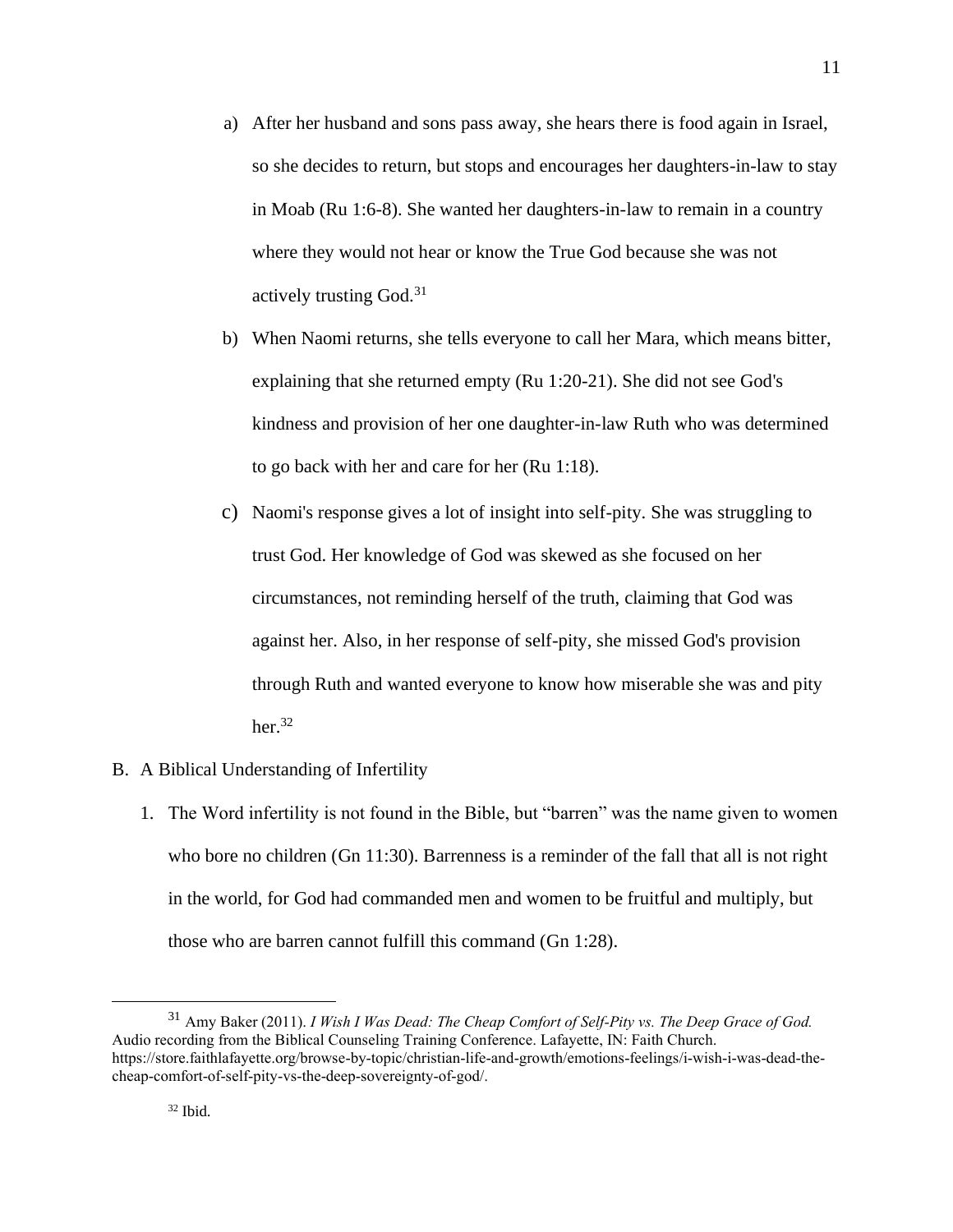- 2. Children are described as a blessing from the Lord, a gift, and a reward (Ps 127:3). Yet God's Word reminds us that it is God who opens or closes the womb (Gn 29:31). These truths are brutal for the infertile woman to wrestle through and can lead to greater trust and confidence in God or a focus on self and what they think they deserve.
- 3. Many women in the Bible struggled to conceive or were barren, and they experienced great pain. Of course, these women had different responses but often struggled with giving into self-pity like women today.
- 4. One woman in God's Word is struggling with infertility and gives into self-pity, leading to despair; this is Rachel. Jacob had two wives, Rachel and her sister Leah. However, Jacob loved Rachel more, and the Lord opened Leah's womb, for He saw that she was less loved, but Rachel was barren (Gn 30:1-31). Rachel's response was very telling of what was in her heart.
	- a) The first description of Rachel seeing her sister's children was that she was envious (Gn 30:1). This shows that she was focused on herself and what she did not have; instead of rejoicing with her sister's blessings, she envied her. Her desire and worship of having children strained her relationship with her sister Leah.
	- b) Rachel quickly turns from self-pity to despair as she tells her husband she will die if he does not give her children (Gn 30:1-2). This shows that her trust is not in God but in herself and her husband to have children, but Jacob reminds her he is not God (Gn 30:2). Also, this is evidence of her misplaced worship, transgressing her relationship with God and causing great conflict in her marriage. So, although she had her husband's love, she was not satisfied. She wanted children so much that she would rather be dead.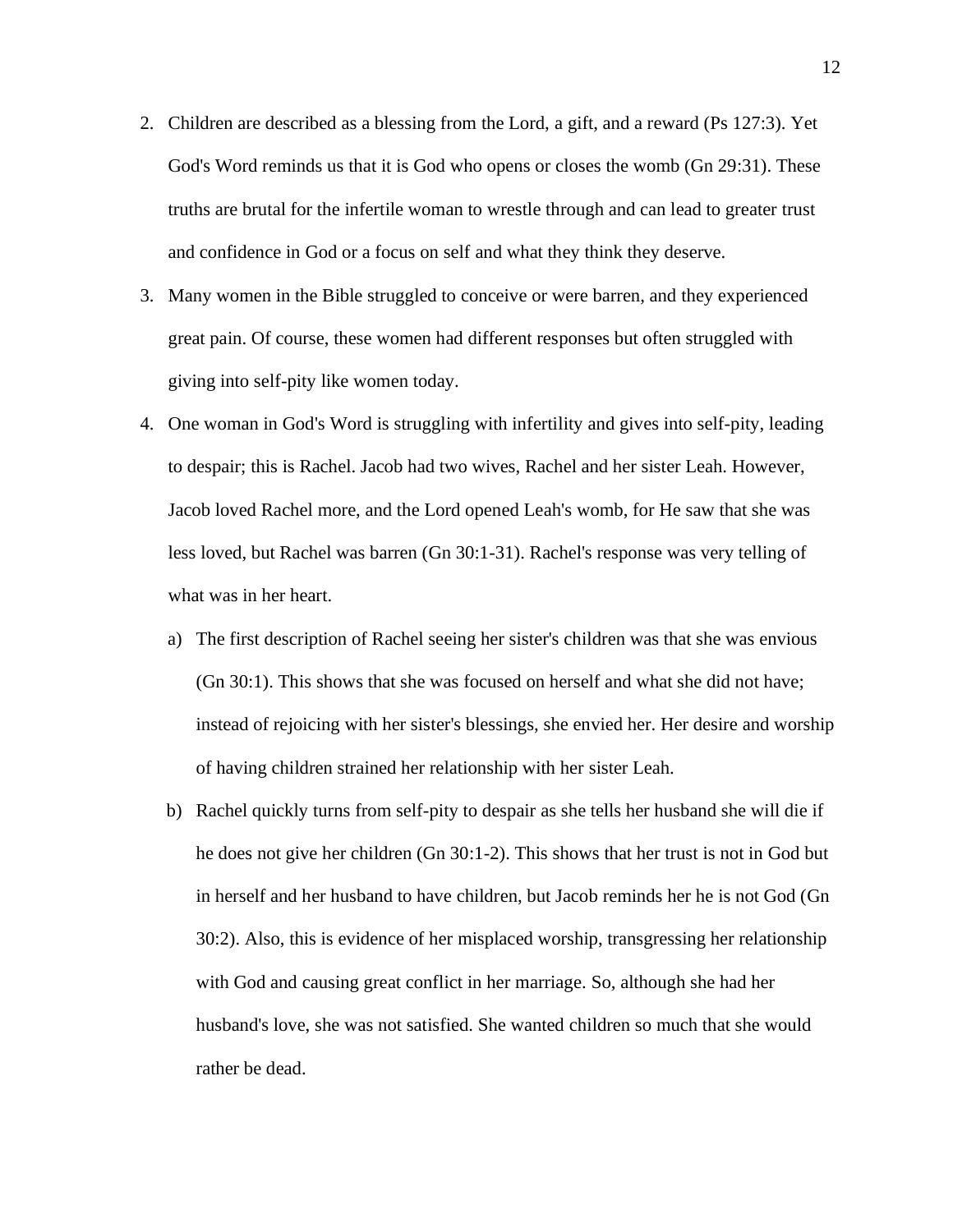- c) Rachel then tries to control her circumstances by giving her servant to her husband to have children with her instead (Gn 30:3-4). This response shows that she does not trust God but is focusing and depending on herself and taking control to try to get what she thinks will satisfy her. Rachel sins in giving her husband her servant, because her desire for children is ruling her heart. She was not getting what she wanted and is willing to sin to get it. She does not humble herself and flee to the Lord; instead, she looks to herself.<sup>33</sup>
- 5. Rachel's response to infertility shows that misplaced worship affects one's relationship with God and others. False worship led to wrong thinking and sinful reactions as she gave into self-pity, envy, and even despair. She did not humble herself and trust the Lord. Instead, she lived according to her desires.<sup>34</sup>

# C. Another Way

- 1. There is another woman in the Bible who was barren, but her response is very different, and her name is Elizabeth. God's Word does not give details about Elizabeth, but how she is described and how she lived her life is evidence that she did not continually give into self-pity but instead glorified the Lord in the midst of barrenness.
	- a) Elizabeth and her husband are described and characterized as righteous in God's sight, blameless, walking in the commands and requirements of the Lord (Lk 1:6). Yet they have no children, for Elizabeth was barren, and they were well advanced in years (Lk 1:7).

<sup>33</sup> John Calvin, *Commentaries on The Book of Genesis,* vol 1., (Baker Books, 2009), 131.

<sup>34</sup> Matthew Henry, *Matthew Henry's Commentary,* vol. 1., (Hendrickson Publisher, 2009), 143.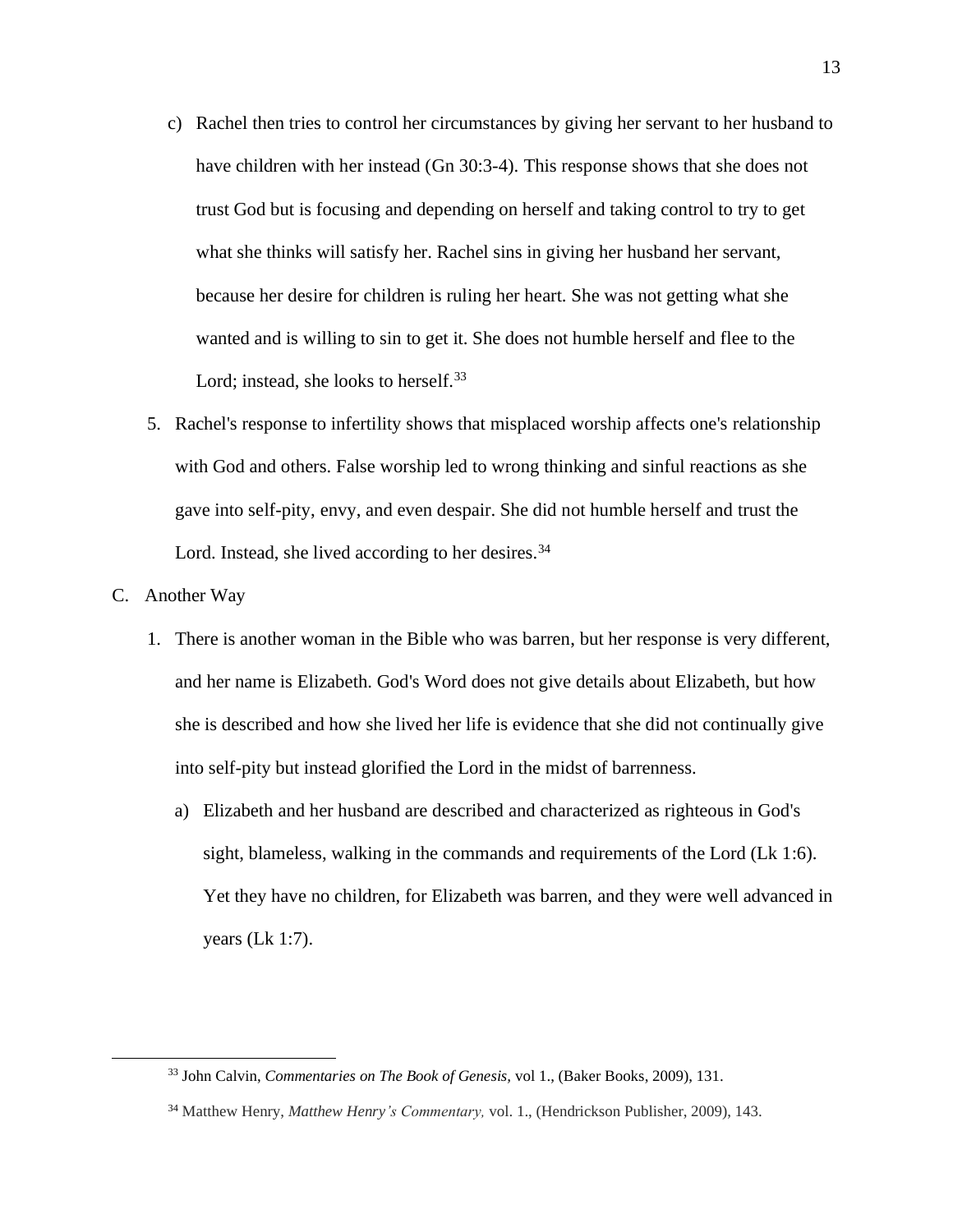- b) God uses an angel to reveal to her husband that they would conceive and bear a son, who would be the forerunner of the Messiah (Lk 1:13-17). Naturally, he doubts and questions this, which he is chastised for (Lk 1:18-21). Yet they conceive, and Elizabeth responds by praising God, grateful to the Lord for this miracle and removing her disgrace in barrenness (Lk 1:24-25).
- 2. The description of Elizabeth and her husband makes it clear that although they were not sinless, they lived lives that were characterized by obedience.<sup>35</sup> Elizabeth would have faced the temptation often and for many years to give in to self-pity, yet she continued to trust the Lord and lived uprightly before Him. Her response to being pregnant also shows her trust in the Lord, for she responds with praise, adoration, and thanksgiving to the Lord (Lk 1:25). Her responses indicate what was in her heart, trust and contentment in God and His plan for her life.
- D. The Importance of Lament
	- 1. Barrenness is heartbreaking and painful, as evidenced in the pain expressed by many women in God's Word (Sarah, Rebekah, Rachel, Hannah, etc.). Some of them sinned, giving in to self-pity and not running to or trusting in God, yet others continually entrusted themselves to God (Elizabeth). Trusting God does not indicate a lack of sorrow or ignoring the pain. Instead, the process of sharing or expressing one's pain to the Lord but resolving to trust Him or recount His faithfulness is called lament.<sup>36</sup>
	- 2. God's Word has many examples and pictures of lament (over a third of the Psalms, Lamentations, and Jesus in the final hours of His life), which is when the believer to

<sup>35</sup> John MacArthur, *Luke 1-*5, MacArthur New Testament Commentary (Moody Publishers, 2009), 25.

<sup>36</sup> Mark Vroegop, "Dare to Hope in God: How to Lament Well." Desiring God, April 6, 2019, [https://www.desiringgod.org/articles/dare-to-hope-in-god.](https://www.desiringgod.org/articles/dare-to-hope-in-god)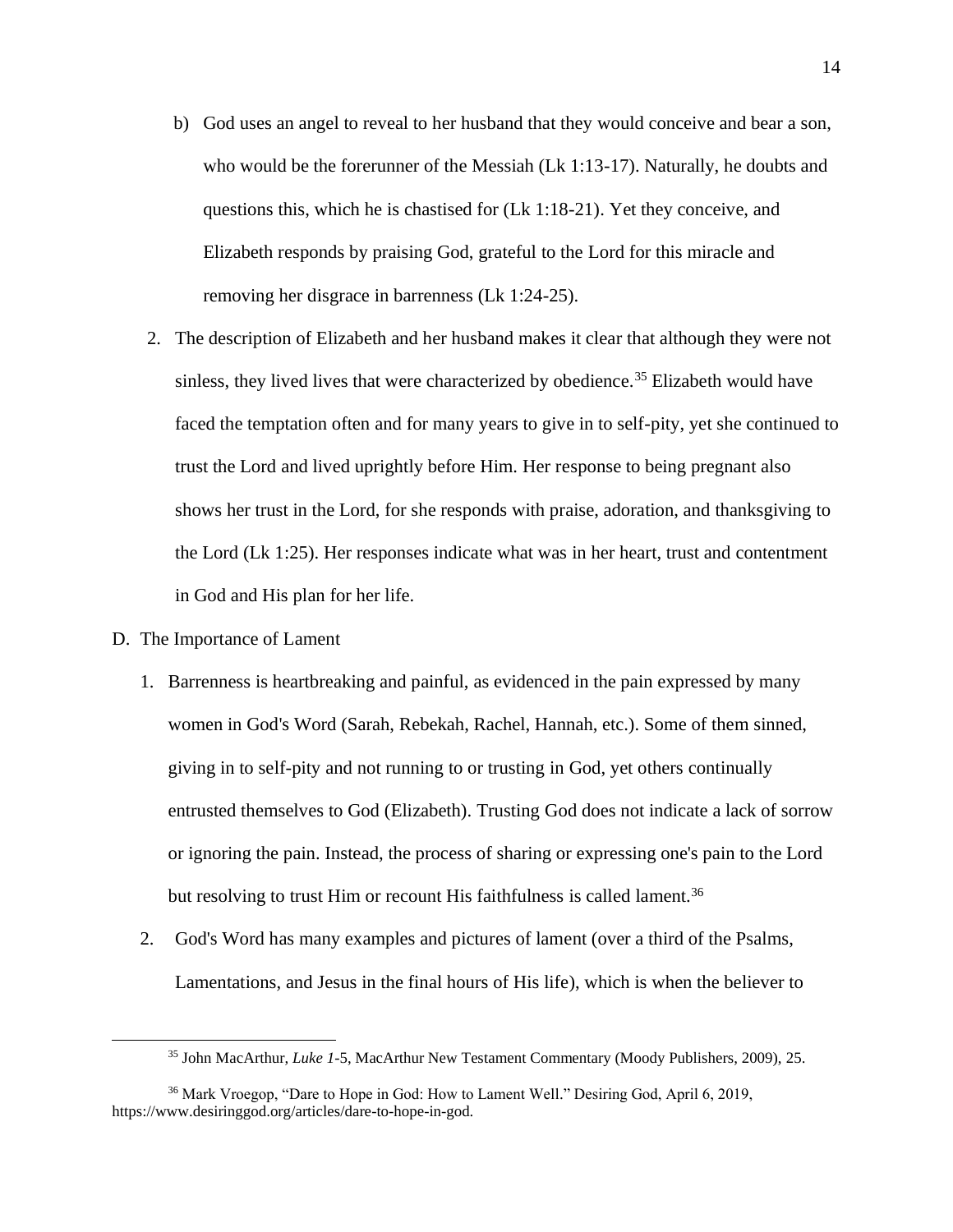pours out their fear, pain, and sorrow to the Lord, but with the goal of renewed confidence and trust in Him.<sup>37</sup> One writer explains four aspects of lament based on Psalm 13; turn to God, bring your complaint, ask boldly for help, and choose to trust.<sup>38</sup>

- 3. The believing woman facing infertility, would benefit greatly from taking time to lament before the Lord about her circumstance. Infertility is painful, yet God is good and sovereign. May she use the examples mentioned to write and pray a lament to God about her situation and run to Him instead of anyone or anything else.
- 4. God's Word is sufficient to help infertile women understand infertility and self-pity through the examples given. These women in God's Word also remind the infertile woman that she is not alone and God hears. God's Word offers her help and hope for her to learn a better way of lament, ultimately trusting in the Lord. To turn from preoccupation with herself and her desires to being content in Christ, loving God, and loving and serving others. This process will be expounded on in the rest of this paper.

# VI. Biblically Addressing the Put-Offs of Self-Pity

This section will begin to explain the biblical change process. This process begins with identifying sinful actions, thinking, and heart idols associated with self-pity.

#### A. Explanation and Background

1. Although infertility is harrowing, heartbreaking, and a reminder of the fall, the believing woman does not want or need to sin in response. Yet this is the very thing she finds herself doing when she continues to give in to self-pity.

<sup>37</sup> Mark Vroegop, April 6, 2019, "Dare to Hope in God: How to Lament Well."

 $38$  Ibid.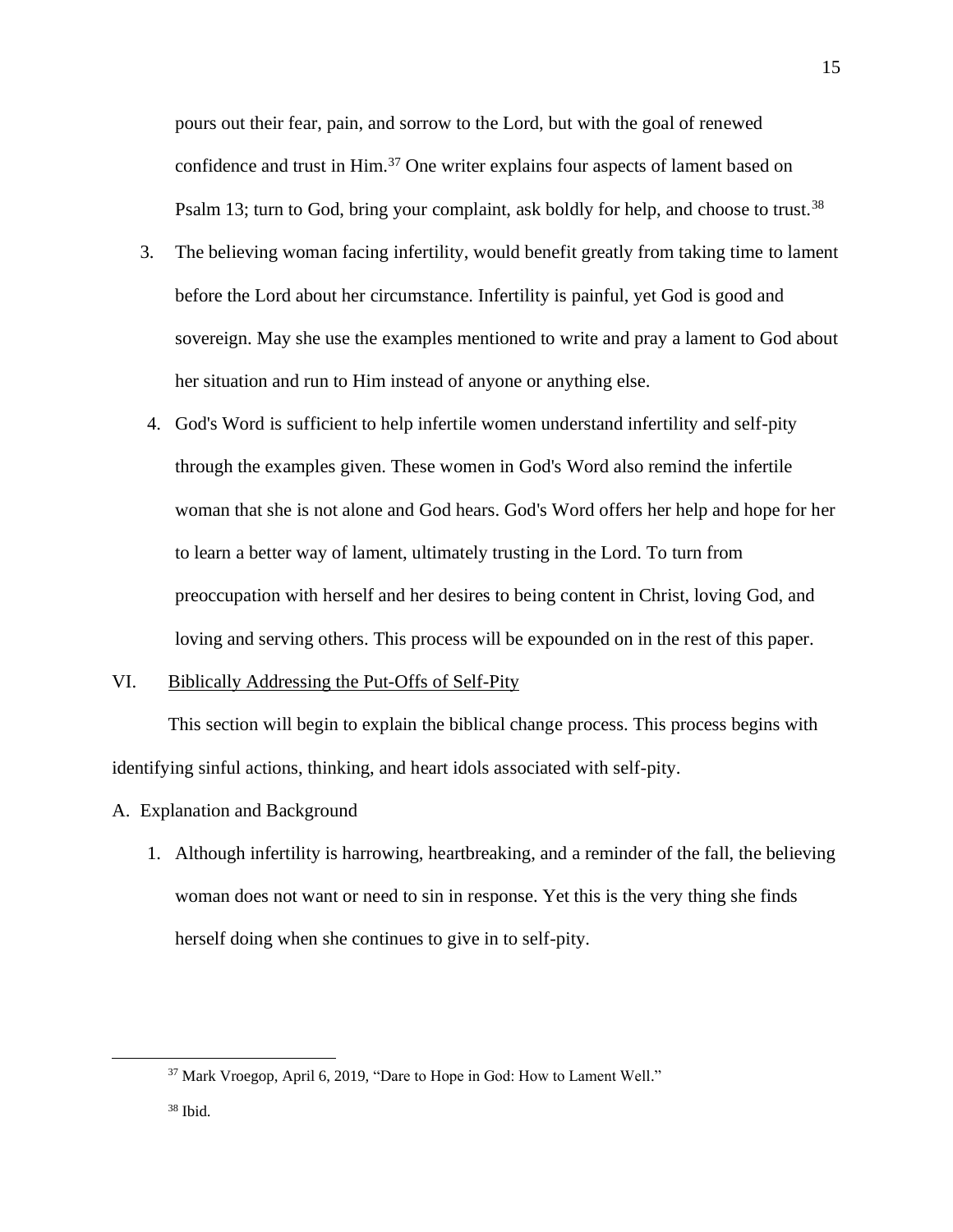- 2. A response of self-pity is focusing on herself and her circumstances, feeling as though she has been denied something that she deserves or is facing a difficulty that she should not have to face.<sup>39</sup> Ultimately, she is putting herself in place of God and not trusting Him. This does not need to remain her pattern, though; she has a choice to continue in self-pity or not.<sup>40</sup>
- 3. God's Word explains that those who turn away from the Lord are cursed (Jer 17:5). Jerry Bridges explains, "…all our sin is sinful, only sinful, and altogether sinful. Whether it is large or small in our eyes, it is heinous in the sight of God."<sup>41</sup> Self-pity is a sin; therefore, the believing woman needs to take it seriously and address it biblically. Then she will learn to live for God and no longer stay focused on herself.
- 4. The infertile woman will be tempted to give in to self-pity after knowing she is not pregnant or after negative pregnancy tests. This will be a temptation that she will face at least each month. She will also be tempted by every pregnancy announcement, baby shower, the baby aisle in the store, and seeing every round belly and new baby or family. Therefore, she will have regular opportunities to learn to trust God rather than give in to self-pity.
- B. Idols of the heart
	- 1. Biblical change is not just in behavior and thinking but at the core of one's person, which God's Word calls the heart. God's Word explains that the heart is deceptive and that none can know it except the Lord (Jer 17:9-10). Jesus clarifies that out of the heart is where

<sup>39</sup> John D. Street, *Passions of the Heart* (Phillipsburg, NJ: P & R Publishing, 2019), 123.

<sup>40</sup> Phil Moser, *Dead-End Desire*, 15.

<sup>41</sup> Jerry Bridges, *Respectable Sins* (Colorado Springs, CO: NavPress, 2014), 29.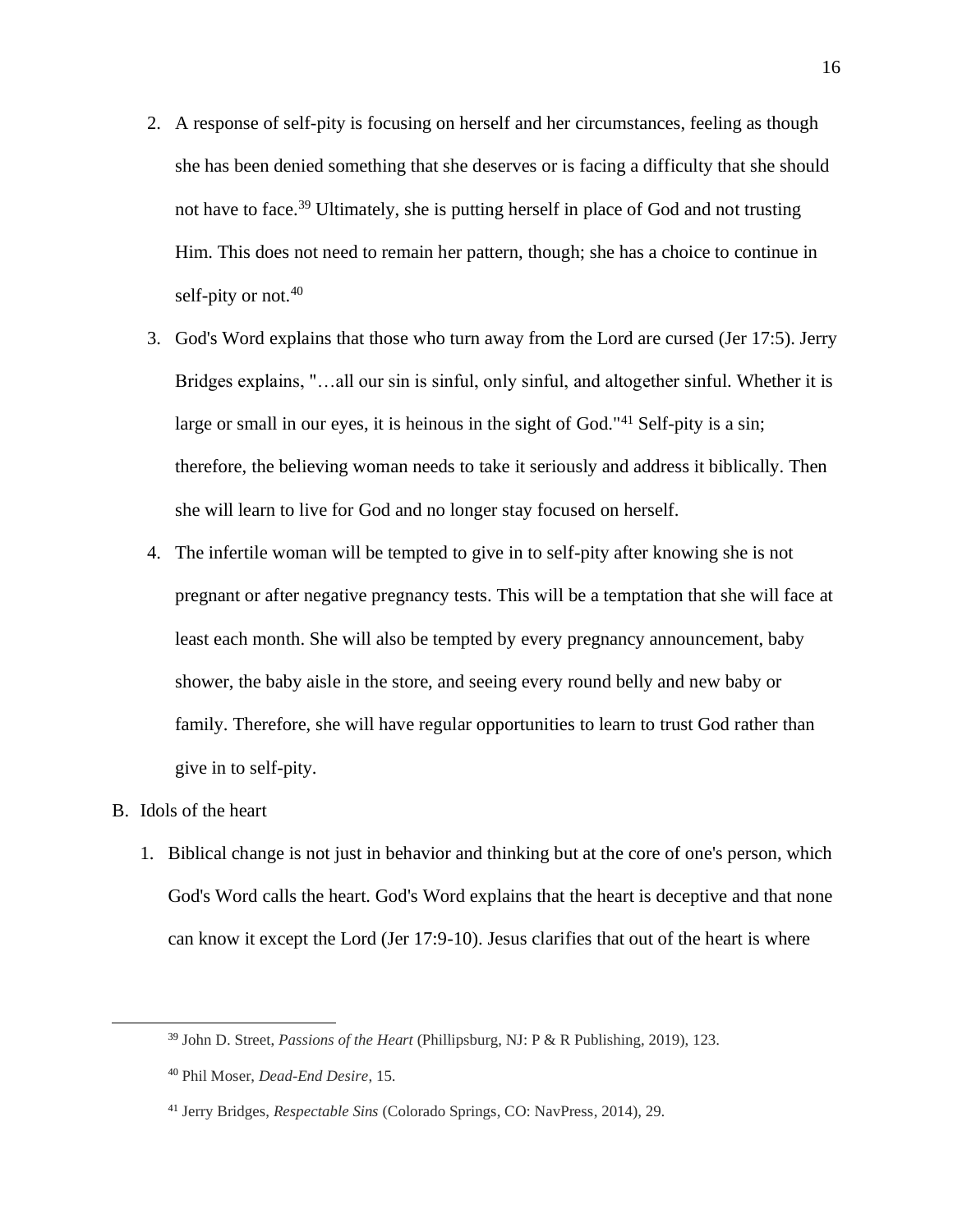evil thoughts, sexual immorality, theft, murder, adultery, coveting, wickedness, deceit, sensuality, envy, slander, pride, and foolishness come from is what defiles a person (Mk 7:20-23). The heart is central, and only when the heart is addressed can actual, lasting change occur through God's power and His Word.

- 2. As difficult as infertility is, it is not the cause of the sinful response of self-pity. God's Word clarifies that infertility is only exposing what is in the heart through one's thinking and behavior.<sup>42</sup> This sinful response results from loving, worshipping, and serving something other than God, who alone is worthy of heart worship.<sup>43</sup>
- 3. Idolatry is explained in many ways but is simply "…anything or anyone that captures our hearts, minds, and affections more than God…Idolatry is who or what you worship, what you long for, what your heart is set on."<sup>44</sup> When anything is ruling the heart rather than God, that is an idol leading to sinful thinking and sinful actions.
- 4. It is critical for the woman suffering from infertility to take the time to prayerfully consider what idol or idols may be ruling her heart. A good prayer to pray is found in the Psalms "Search me, O God, and know my heart! Try me and know my thoughts! And see if there be any grievous way in me; and lead me in the way everlasting!" (Ps 139:23-24).
- 5. One way to consider what is an idol in her heart is to these three questions from Pastor and biblical counselor Brad Bigney:
	- 1. Am I willing to sin to get this?
	- 2. Am I willing to sin if I think I'm going to lose this?
	- 3. Do I turn to this as a refuge and comfort instead of going to  $God<sup>245</sup>$

<sup>45</sup> Ibid, 36.

<sup>42</sup> Timothy S. Lane and Paul David Tripp, *How People Change* (Greensboro, NC: New Growth Press, 2008), 113.

<sup>43</sup> Paul David Tripp, *Instruments in the Redeemer* (Phillipsburg, NJ: P & R Publishing, 2002), 67.

<sup>44</sup> Brad Bigney, *Gospel Treason* (Phillipsburg, NJ: P & R Publishing, 2012), 24.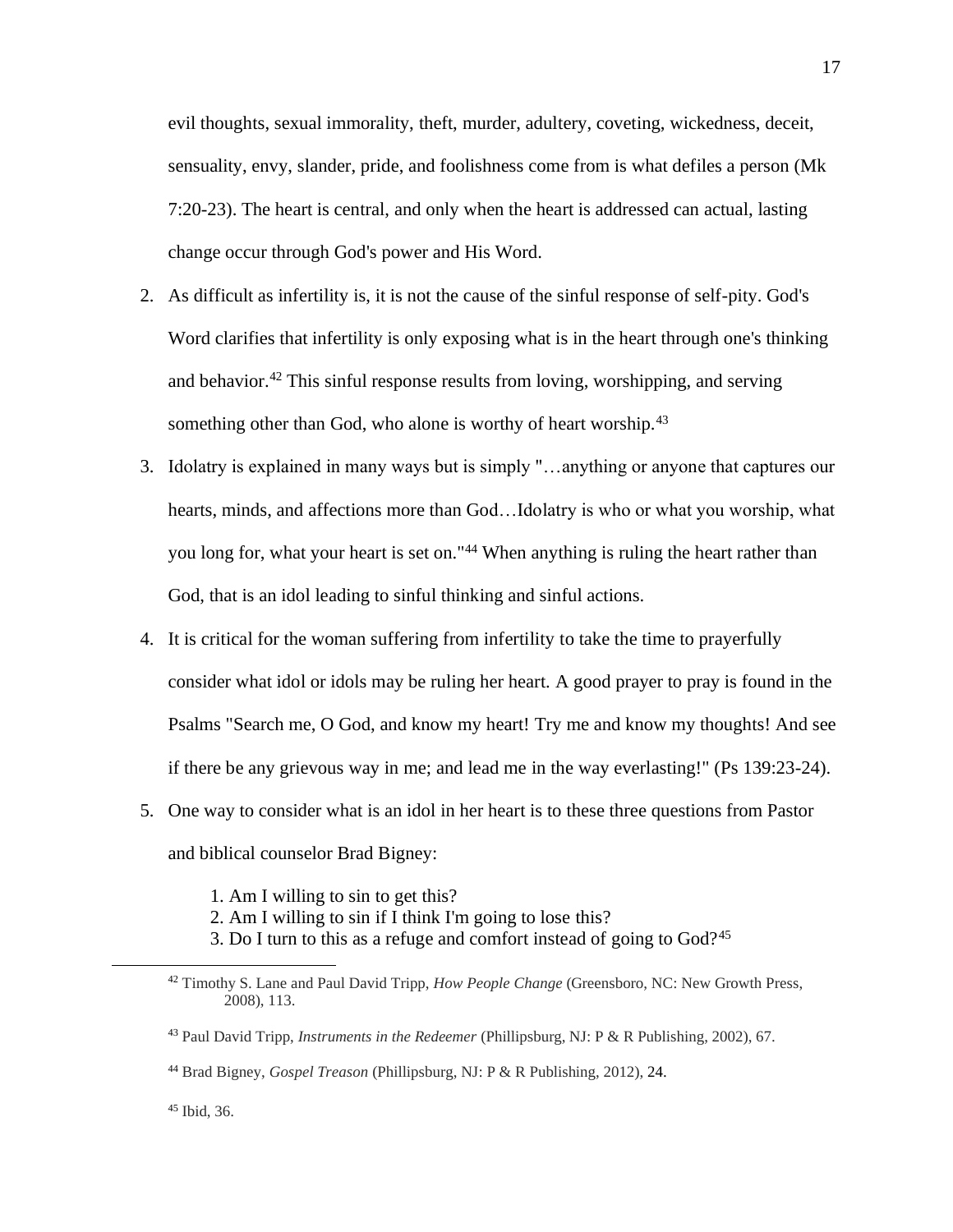There are some common idols in infertility that she ought to consider.

- a) A Child. Children are a gift from God, but have you become more focused on the gift than the Giver?
- b) Being a Mom. Are you pridefully pursuing being a mom or thinking that you are or would be a good mom and so you ought to be?
- c) Control. Are you seeking to control your circumstances, and when you cannot, do you respond sinfully?
- d) Fairness. Do you desire for life to be fair and find that God is not being fair to you in not being able to have children?
- e) Other people. Do you constantly look at other families with children and think they are happy or have it better than you?
- C. Sinful Action
	- 1. Biblical change continues as the woman giving into self-pity identifies what sinful responses specifically look like in her life. She will need to identify what actions or attitudes she has in responding with self-pity or how self-pity is manifested in her life.
	- 2. Sinful actions of self-pity will not be pleasing to God, self-focused, and often cause unnecessary strain to her relationships, both with God and man. There are many manifestations of self-pity, but only a few examples will be given to help the woman begin to think of what it looks like for her personally.
	- 3. The example of Rachel's response to her barrenness may be helpful to recall. The desire for children ruled Rachel's heart so much that she sinned against her husband with her words, in seeking control, in anger, and despair. These responses were all stemming from a heart that lusted after children above all.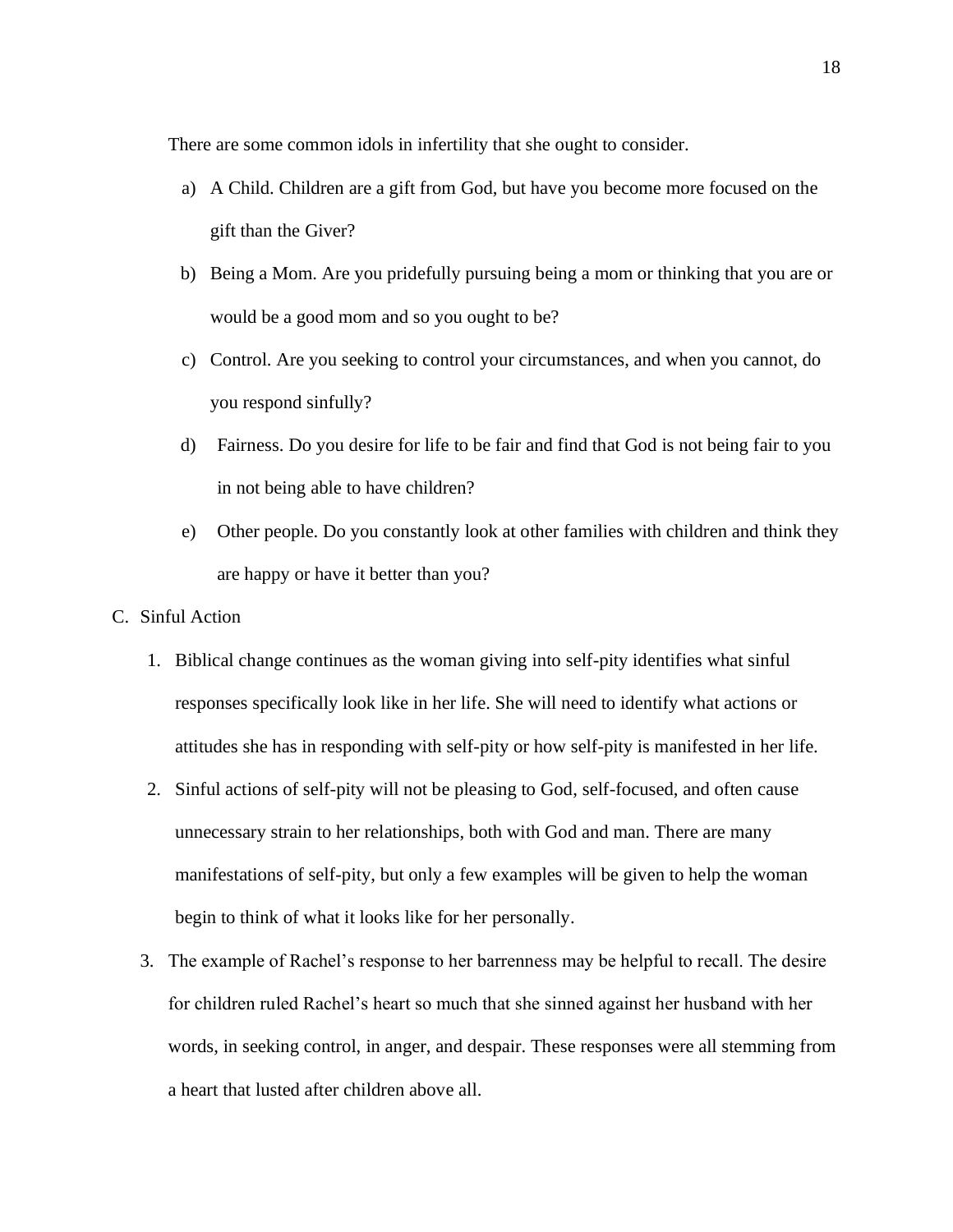- a) Often self-pity leads to moodiness.<sup>46</sup> For example, after not being pregnant (again), she responds negatively towards her husband or friends, seeking for them to suffer also. If she cannot be happy, then everyone should be miserable.
- b) Self-pity may continue into feelings of despair and constantly focus on the questions of why and why not. However, the most important is where she brings herself or to whom she brings herself when she begins to feel this way. <sup>47</sup>
- c) Looking for others to sympathize with her and finding comfort in their pity is also evidence of self-pity. But, on the other hand, looking to others to validate how she feels somehow helps when they feel sorry for her.<sup>48</sup>
- d) Self-pity can quickly lead to anger.<sup>49</sup> First, sulking and then lashing out at others and God for how she feels forgotten and rejected. After that, anger permeates her and often in her interactions with others.
- e) Isolation is often a result of self-pity.<sup>50</sup> Everything hurts, so she thinks it would be easier if she just did not spend time with other people. This may bring temporary relief, but numbness comes from ignoring the pain and feeling sorry for herself as she is left alone with only her thoughts for company.

<sup>50</sup> Ibid, 25.

<sup>46</sup> John D. Street, *Passions of the Heart*, 274.

<sup>47</sup> Edward T. Welch, *Depression* (Greensboro, NC: New Growth Press, 2011), 5. Depression also may have organic biological factors, please see your doctor with any concerns.

<sup>&</sup>lt;sup>48</sup> Interview with woman who struggled with infertility, March 27, 2022. ("All interviews were confidential; the names of interviewees are withheld by mutual agreement")

<sup>49</sup> Phil Moser, *Dead-End Desire*, 12.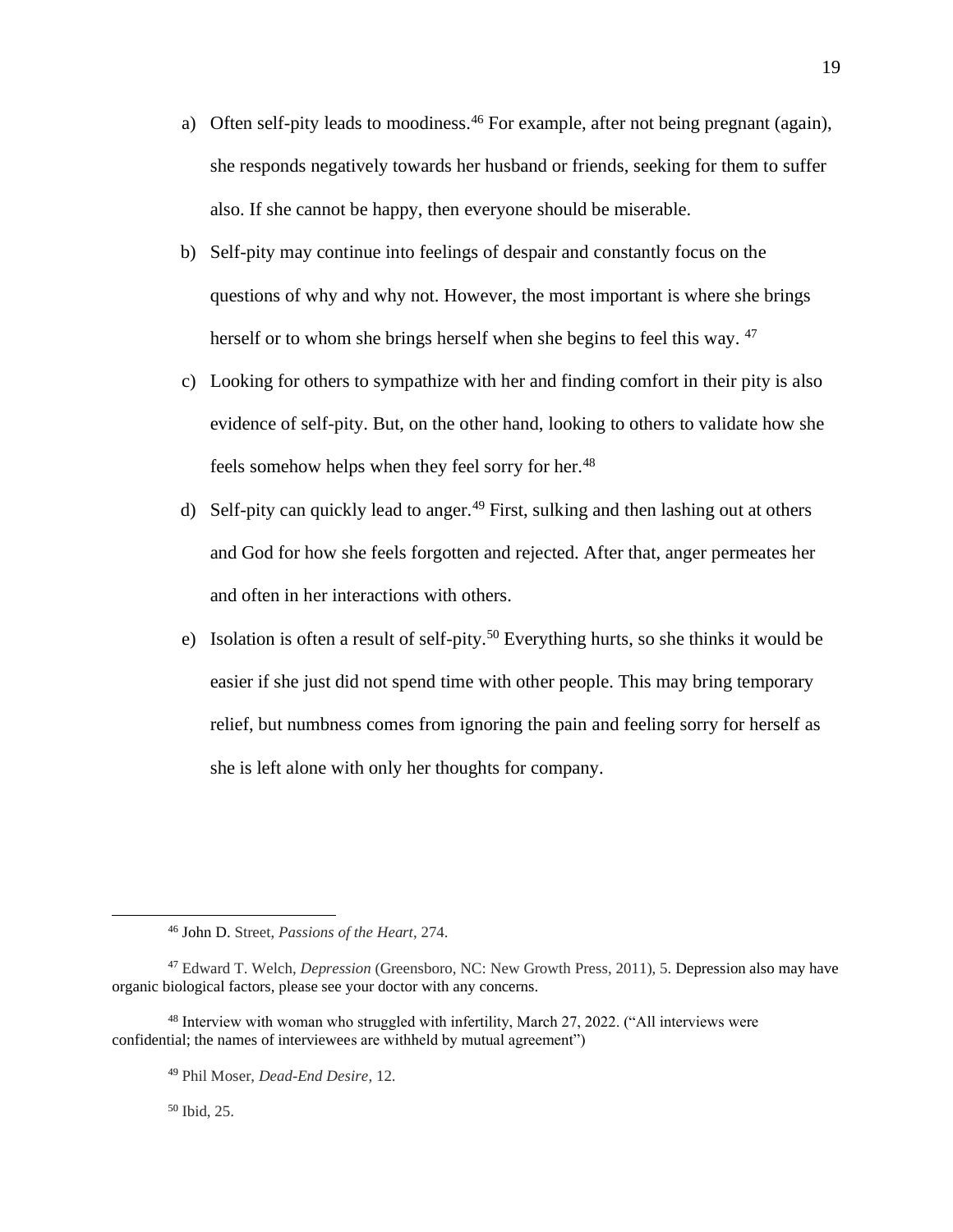- 4. It is vital for the woman giving into self-pity to take time to identify specific examples in her own life. To identify actions that do not please the Lord and are not in step with the Spirit (Gal 5:16-21).
- D. Sinful Thinking
	- 1. God's Word explains that God does not just want to change behavior, but He has a much more thorough process in transforming lives. There is often sinful thinking that is fueling sinful actions. This is why God's Word emphasizes the importance of renewing the mind, by which one is transformed (Rom 12:2, Eph 4:23).
	- 2. God's Word commands the believer to take one's thoughts captive and make them obedient to Christ (2 Cor 10:5). The Psalmists also give examples of asking questions and instructing oneself what to think (Ps 42:5,11). For instance, Dr. Martyn Lloyd-Jones asks, "Have you realized that most of your unhappiness in life is due to the fact that you are listening to yourself instead of talking to yourself?"<sup>51</sup>
	- 3. Therefore, it is necessary for the woman struggling with self-pity in infertility to take time to realize what sinful thinking is motivating the response of self-pity. This thinking will not be based on the Scriptures and may oppose what the Scriptures say. Also, this thinking may include wrong thoughts about God and His character.
	- 4. After considering all this, it may seem alarming, and it is, but the good news of Christ will be even sweeter when one truly takes time to think, ponder, and see how desperately they are in need of a Savior.<sup>52</sup> There is hope for the woman facing infertility and giving in

<sup>51</sup> D. Martyn Lloyd-Jones, *Spiritual Depression* (Grand Rapids, MN: Wm. B. Eerdmans Publishing, 1965), 20.

<sup>52</sup> Jerry Bridges, *Respectable Sins*, 26.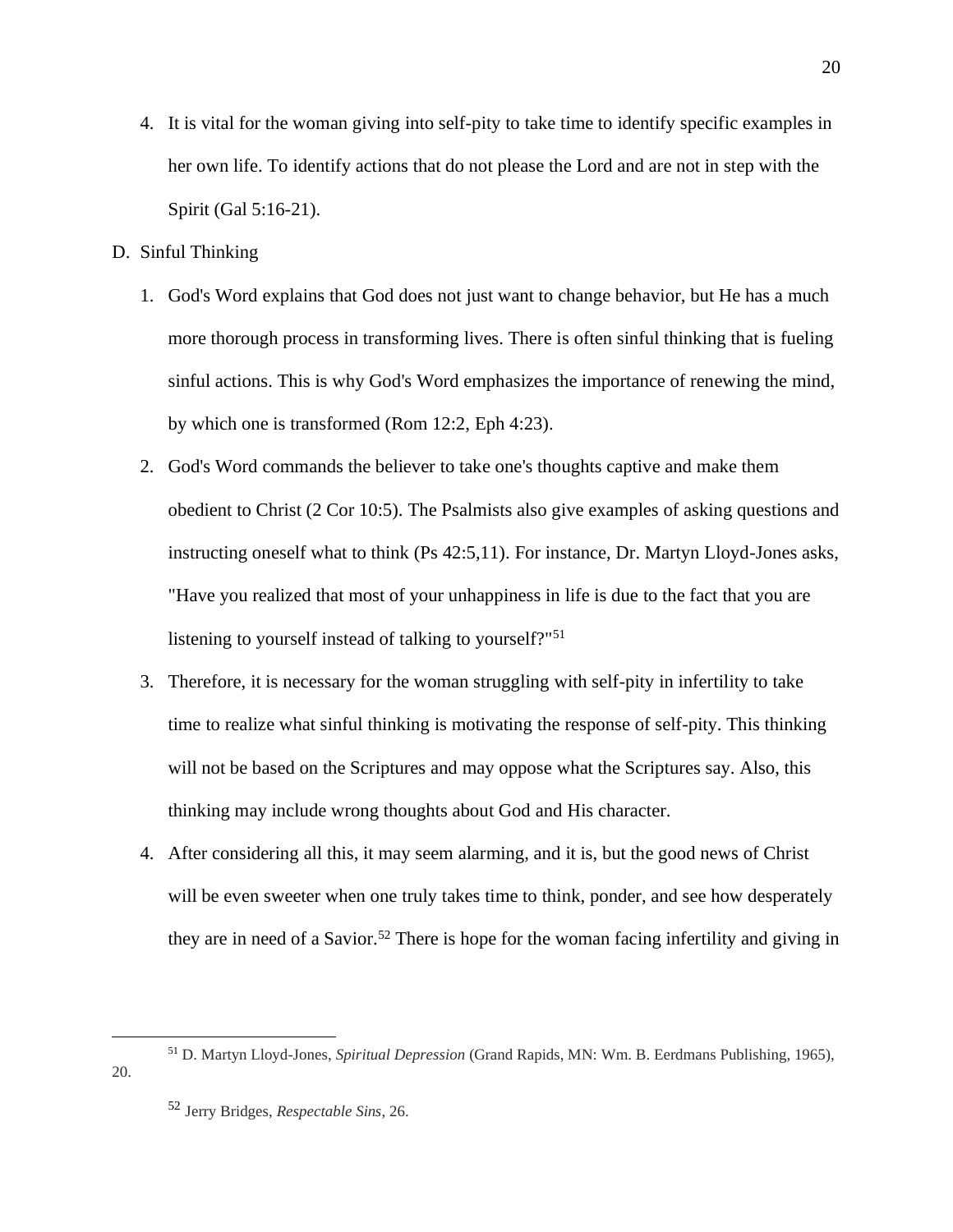to self-pity, for a great Rescuer has come to transform and redeem what otherwise would seem hopeless.

#### V. Repentance, Faith, and Action

This section aims to continue to explain the biblical change process by describing and calling the reader to repentance and faith in the person and work of Christ. Also, specifically, what needs to be transformed in mind and what God-honoring actions are to be pursued instead.

#### A. The Good News

- 1. When the infertile woman considers her specific sinful actions, sinful thinking, and idols of her heart, she may be left feeling overwhelmed by her sin in response to infertility. Many women who may be reading this may already consider themselves believers. Yet, when they struggle with self-pity in infertility, their answer is the same as the unbeliever: to repent and believe the good news of Christ.
- 2. When they take time to consider that they genuinely deserve hell, they will be humbled and amazed by their gracious and kind God who has rescued and redeemed them. And so, their struggle with infertility will fade somehow as they are reminded of the kindness of their Heavenly Father. May they cling to the truth that "He who did not spare his own Son but gave him up for us all, how will he not also with him graciously give us all things?" (Rom 8:32).

#### B. Biblical Repentance

1. These incredible truths of God's great salvation ought to bring the infertile woman to humble herself before the Lord. As she considers God's character, especially His holiness, righteousness, and justice, and the horrendous offenses she has committed against God, she will begin to see her desperate need for forgiveness.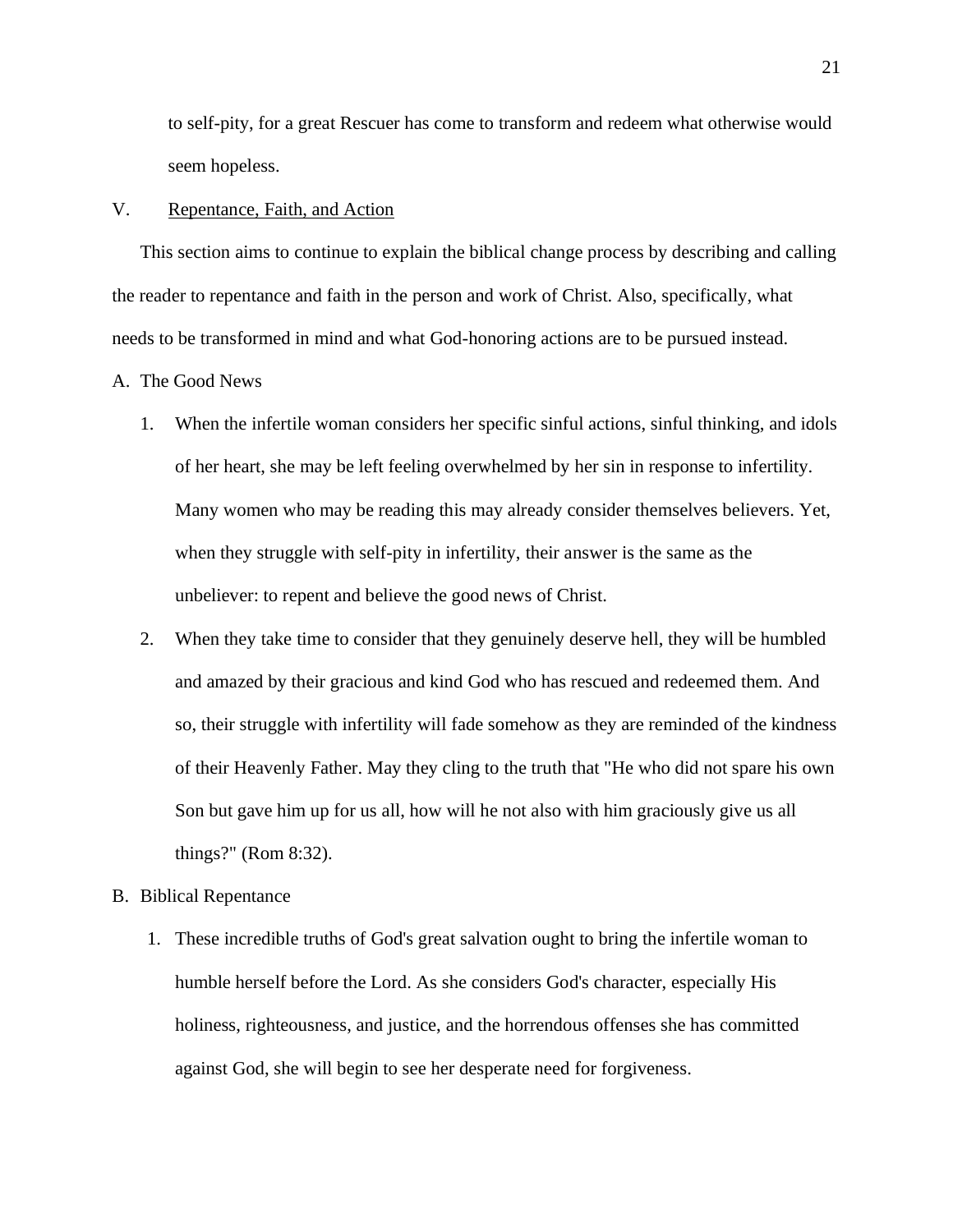- 2. God's Word explains that if she confesses her sin to God, He will remain faithful and just, to forgive her of her sins and cleanse her from unrighteousness (1 Jn 1:9). In confessing sins, one agrees with God and admits their fault without excuse. She needs to confess the sinful actions, sinful or wrong thinking, and idols that she has turned to instead of Christ.
- 3. Repentance ought to accompany confession, as repentance is turning from idols to Christ, renouncing worship of idols and having a change of mind about sin, and living in a new way.<sup>53</sup> First, the infertile woman needs to consider what idols she has been living for in responding with self-pity in infertility. Then, she needs to repent of these idols and turn to Christ. Christ alone is worthy and so much more than she was living for before. Consistently turning to Christ and finding her contentment in Him needs to become her focus and aim as she learns to see Him as supreme.
	- a) A Child. Turn to Christ as a greater good than a child, for He is better than life, much better than a child (Ps 63:3).
	- b) Being a Mom. Turn to Christ to find true peace and satisfaction, trusting His good plan, and He is not withholding, but working for her good (Ps 84:11; Rom 8:28-29).
	- c) Control. Turn to Christ as sovereign, wise, and good. He does not make any mistakes, and He has not forgotten; He is working through this circumstance and for her ultimate good (Rom 8:28).
	- d) Fairness. Turn to Christ as the righteous and just judge that He is and entrust herself to Him and do good (1 Pt 2:23). Remember that what she truly deserves is hell and so remember and cling to His abundant provision of grace (Rom 5:17).

<sup>53</sup> John D. Street, *Passions of the Heart*, 217-218.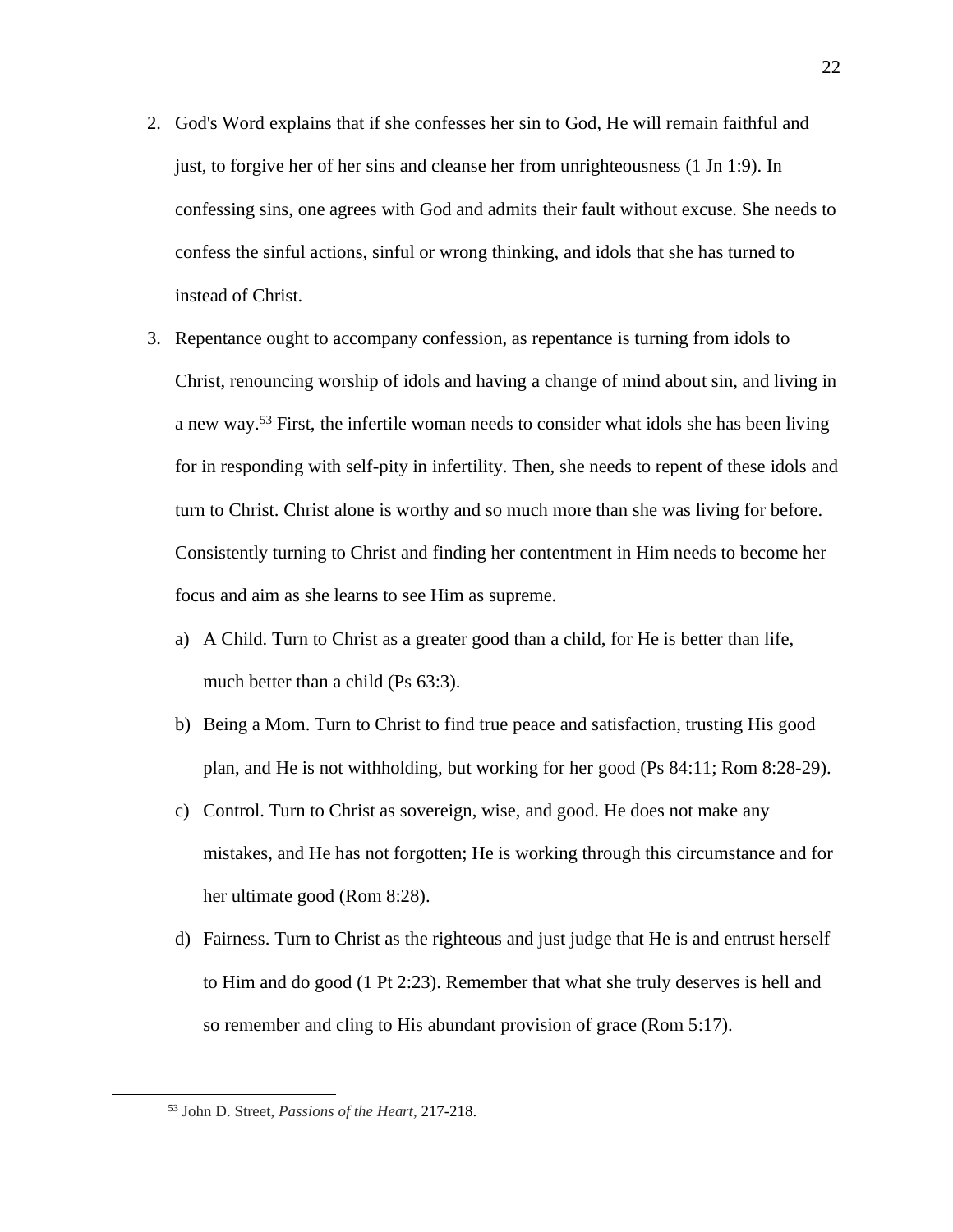- e) People. Turn from elevating others to exalting Christ, her Great High Priest, and find mercy and grace in her time of need (Heb 4:14-16). Also loving and serving others instead (Mt 22:39).
- C. Turning in Faith
	- 1. May the infertile woman see that this is a continual turning to Christ, day by day and moment by moment, as she continues to look to and behold Him, being transformed into His likeness (2 Cor 3:18). She needs to continue to humble herself before the Lord and ask for His help. She needs to remind herself of the gospel truths. She needs Christ.
		- a) It is important to note here that, at first, this will probably not be what she will want to do or feel like doing. Jerry Bridges explains, "…we must choose whether to believe the truth about God, which He has revealed to us, or whether to follow our feelings. If we are to trust God, we must choose to believe His truth. We must say 'I will trust You though I do not feel like doing so."<sup>54</sup>
		- b) And so she must go to God, pray in faith, and take the step of obedience. Reminding herself of the truths from God's Word about who God is and His ways and love for her. Then, ask God for help, for God hates the proud but will give grace to the humble (Jas 4:6).
	- 2. The infertile woman needs to continue to grow in her faith. Dr. Stuart Scott explains, "Exercising your faith means that belief, thankfulness, dependence, and/or confidence concerning the realities of Christ and the Gospel are present."<sup>55</sup> Instead of giving into self-pity in infertility, each reminder of hurt can be an invitation for her to go to Christ.

<sup>54</sup> Jerry Bridges, *Trusting God* (Colorado Springs, CO: NavPress, 2014), 209.

<sup>55</sup> Stuart Scott and Zondra Scott, *Killing Sin Habits* (Bemidji, MN: Focus Publishing, 2013), 20.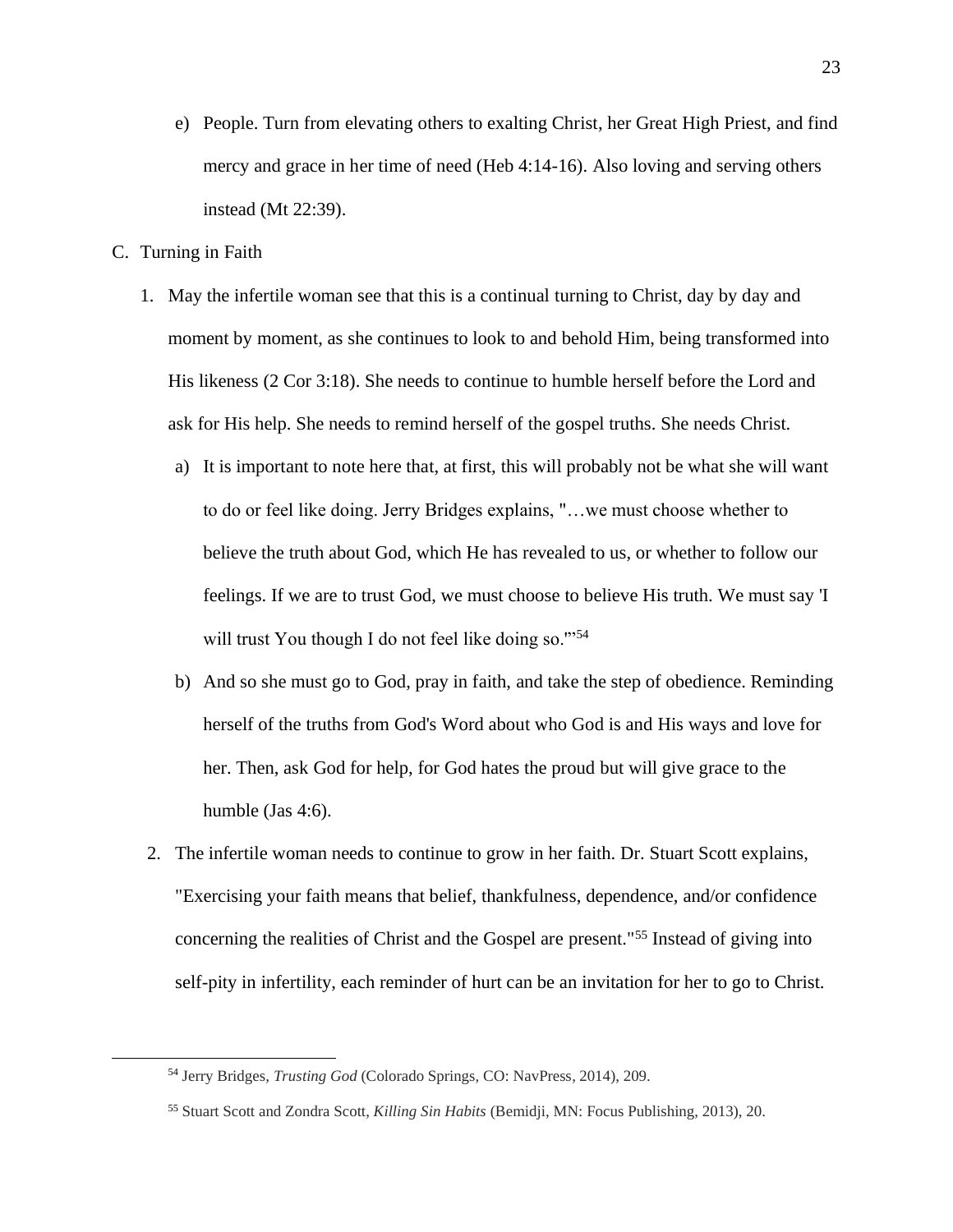He has invited her to come to Him (Mt 11:28-30). In Him, she will find mercy and grace (Heb 4:14-16).

#### D. Action

- 1. God's grace in Christ has not only saved her but is her daily rescue, as, by it, she will be trained to renounce ungodliness and worldly passions and instead live a self-controlled, upright, and godly life now (Ti 2:11-12). This is the transformative power of biblical change, not just behavior modification or positive thinking, but Christ-centered, Gospelpowered new life in Christ!
- 2. Renewing the Mind
	- a) Realizing what sinful or wrong thinking is behind self-pity will take some time and effort on behalf of the woman struggling, but it will make a tremendous difference as she learns to take her thoughts captive and renew her thinking. The wrong or sinful thinking needs to be addressed and changed according to God's character and His Word. The infertile woman must take time to identify the lies she believes about God and seek the Scriptures to change her thinking and her focus on herself.
	- b) The infertile woman should take time to learn and grow in her understanding of God and His character continually. She will want to write out a renewed thought or prayer so that she can intentionally work to renew her mind when she is tempted to go back to her old way of thinking in self-pity.<sup>56</sup>
	- c) There is hope for change as she continues to turn from her old thinking to her renewed embracing of the truth; in time, even very ingrained thought patterns and responses can be replaced.<sup>57</sup> Again, these may not feel true to the infertile woman at

<sup>56</sup> Stuart Scott and Zondra, *Killing Sin Habits*, 39.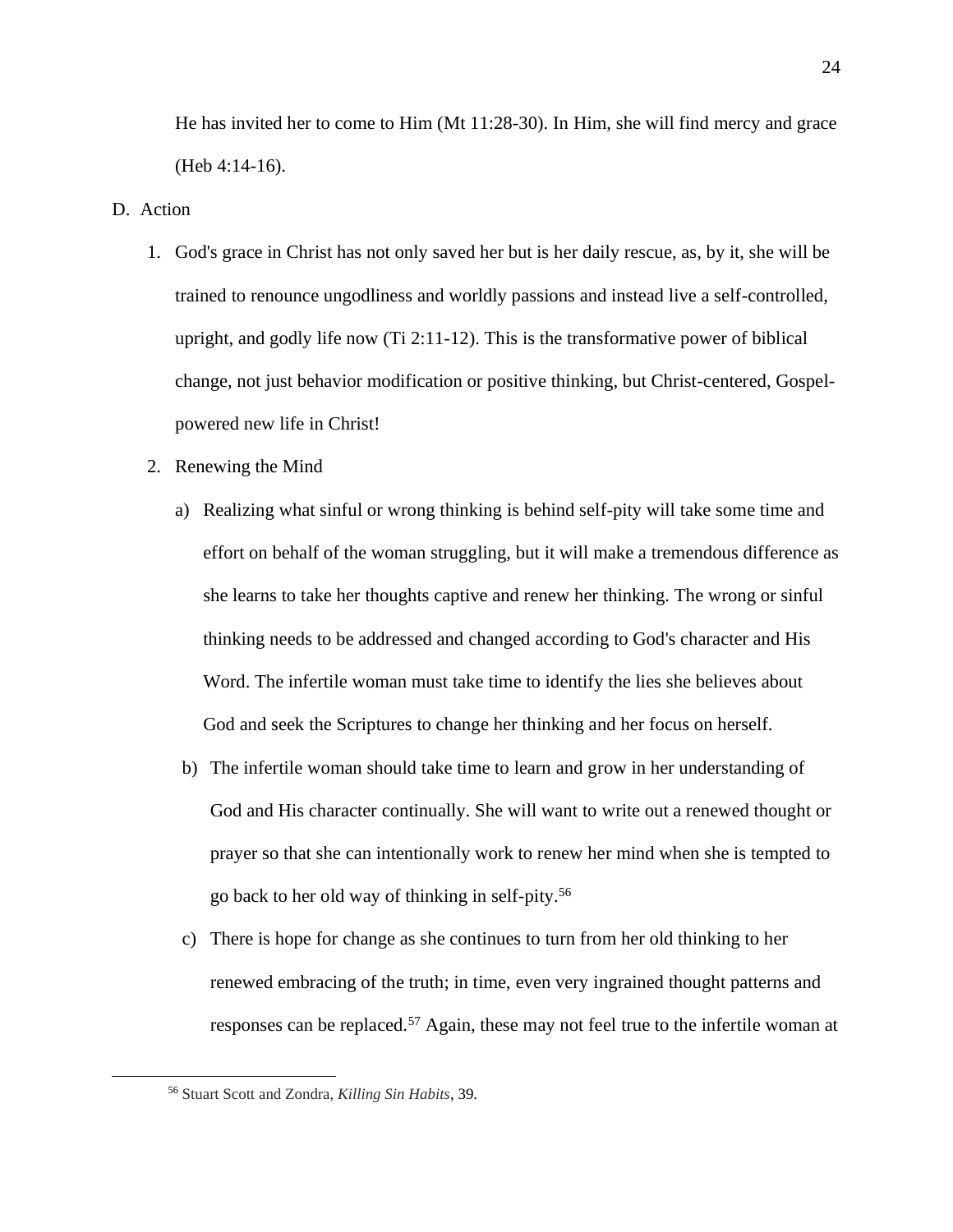first, but as she continues to remind herself of what is true, her faith will grow, and as she walks in obedience, her feelings will often follow.

- 3. Actions to Pursue
	- a) Self and a preoccupation with self are central to self-pity, and therefore one obvious step in putting it off is to stop preoccupation with self.<sup>58</sup> The infertile woman can grow in practical and specific ways in loving God and serving others. As she takes more and more time to pursue what honors the Lord, she will have less time to focus on herself.
	- b) Thankfulness is a command and God's will for the believer in Christ (1 Thes 5:18). There are so many truths and spiritual blessings that the infertile woman can be thankful for in Christ (Eph 1:3-14).
		- 1) She should consider beginning a praise journal.<sup>59</sup> First, write down all she is thankful for about God, Christ, her circumstances, etc. Then, review this often as a means to cultivate gratitude.
		- 2) Milton Vincent explains, "As for my specific earthly circumstances of plenty or want, I can see them always as infinite improvements on the hell I deserve."<sup>60</sup> And so she can give thanks in all things.
	- c) Stewardship is when the infertile woman moves from being the victim of her circumstances to accepting and seeking ways to serve the Lord in them.<sup>61</sup> This is

<sup>57</sup> Stuart Scott and Zondra, *Killing Sin Habits*, 39.

<sup>58</sup> Martyn Lloyd Jones, *Faith on Trial* (repr., n.p.: Christian Heritage, 2008), 50.

<sup>59</sup> Phil Moser, *Dead-End Desire*, 63.

<sup>60</sup> Milton Vincent, *A Gospel Primer for Christians* (Bemidji, MN: Focus Publishing, 2008), 48.

<sup>61</sup> Jerry Bridges, *Respectable Sins*, 75.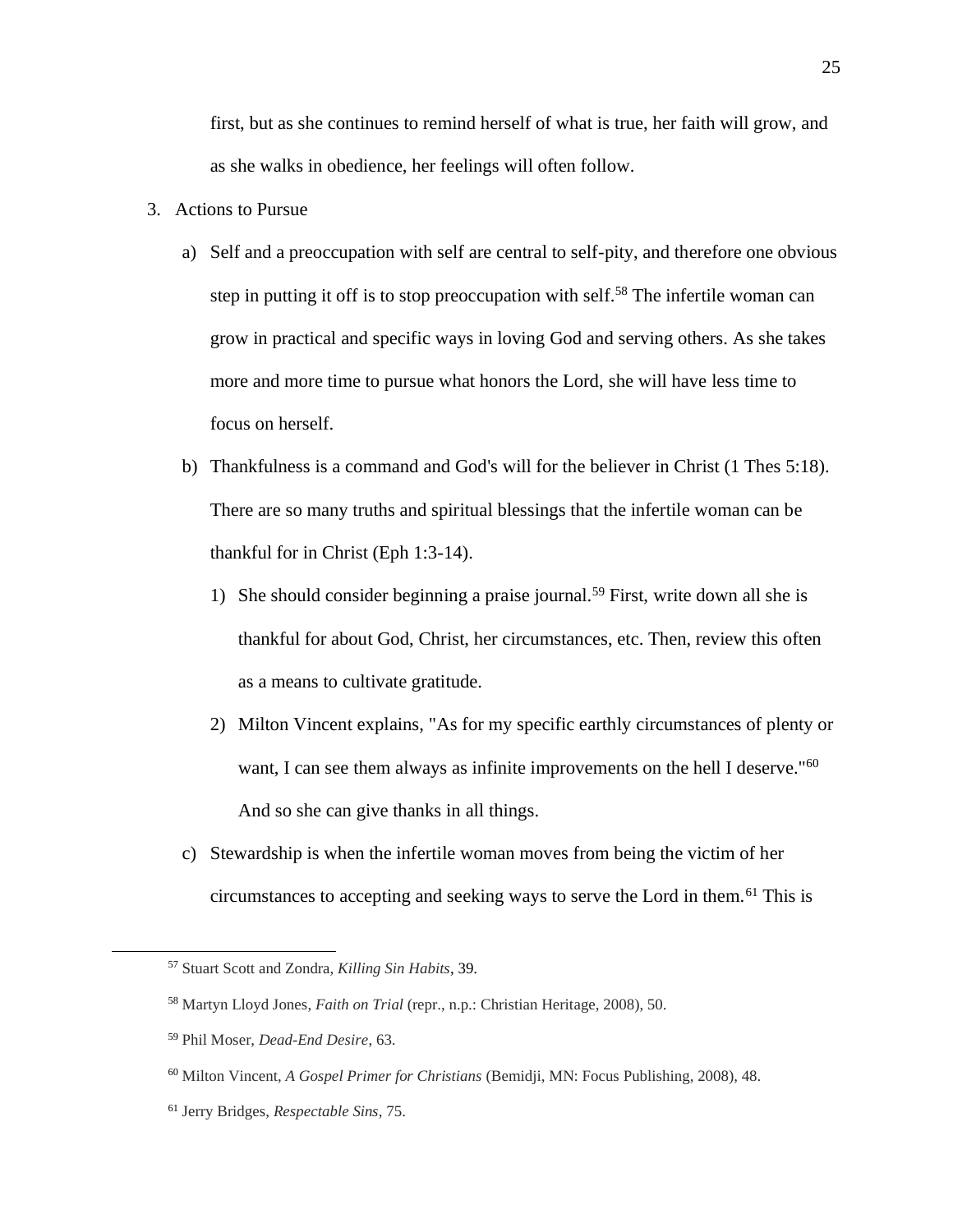when she begins to look for and seek what opportunities she has to glorify the Lord in this season of her life without children.

- 1) She can consider what opportunities she has that families do not have because of the flexibility she can have right now without children. For example, maybe there are mission trips she can take or people she can take into her home to love and serve?
- 2) When she begins to be tempted towards self-pity, intentionally look for ways to serve other people, invite a widow for tea or send an encouraging note to a missionary. She must stop focusing on herself; instead, look to Christ and love others, especially her husband.
- d) Spiritual Children are another way the infertile woman can grow in pursuing what pleases the Lord. It may be through spiritual children that the Lord may remove infertility while on earth, simply nurturing faith in others to encourage spiritual offspring.<sup>62</sup> Love children as Jesus did (Mt 19:14).
	- 1) She can consider what children the Lord has placed in her life, whether nieces and nephews or others. Then, she can look for ways to reach out and invest spiritually in their lives. Buy and read books to them that challenge their faith. Pray for them and with them.
	- 2) Also, she should not avoid opportunities to invest in children in her church. Instead, seek them out—volunteer for nursery, Sunday school, or youth group with her husband. Take time to encourage these little ones and tell them about Jesus intentionally.

<sup>62</sup> Betsy Childs Howard, *Seasons of Waiting*, 46.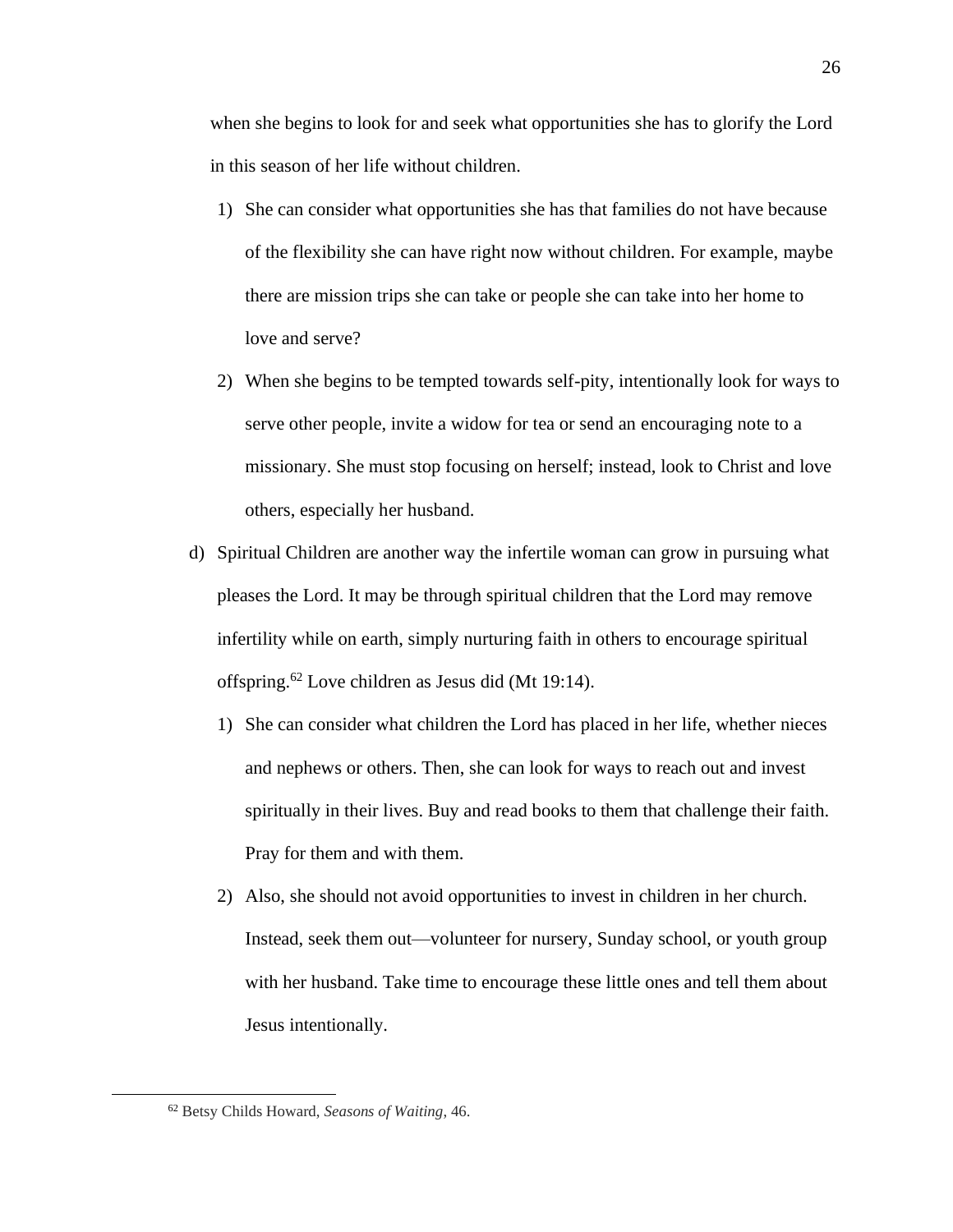- 3) Also, consider hosting international students as a means to serve and point to Christ those who need a safe temporary home. Prayerfully consider and pray about this with your husband.
- 4) Prayerfully and in unity with her husband consider and move forward either with foster care or adoption. These are both callings, not to be rushed into or seen as solutions. They must be prayerfully considered after one has grieved infertility and pursued only after much training and understanding of the unique hurdles both foster care and adoption present. This is an opportunity for her to love the orphan in many ways (Jas 1:27).
- 4. This section scratches the surface of what to pursue when seeking to put off self-pity and put on contentment. First, remind yourself often of Christ, be thankful, and pursue serving and loving others. This will make much of God as others see you reflect Christ, who did not live for Himself but gave Himself up for many (Mk 10:45).
- VI. Conclusion
- A. Christ tells the believer that life will be full of trouble, but encourages them that they can take heart because He has overcome the world (Jn 16:33). Christ alone offers contentment and joy for the woman suffering with infertility.
	- 1. Through Christ's strength and grace contentment is possible for the woman facing infertility (Phil 4:11-13). This inner, sweet, quiet, and gracious spirit, which is submitted to but also delights in God's wise care in every circumstance is the result of being satisfied and contented in Christ.<sup>63</sup>

<sup>63</sup> Jeremiah Burroughs, *The Rare Jewel of Christian Contentment,* rev. ed. (East Peoria, IL: Banner of Truth Trust, 1964), 19.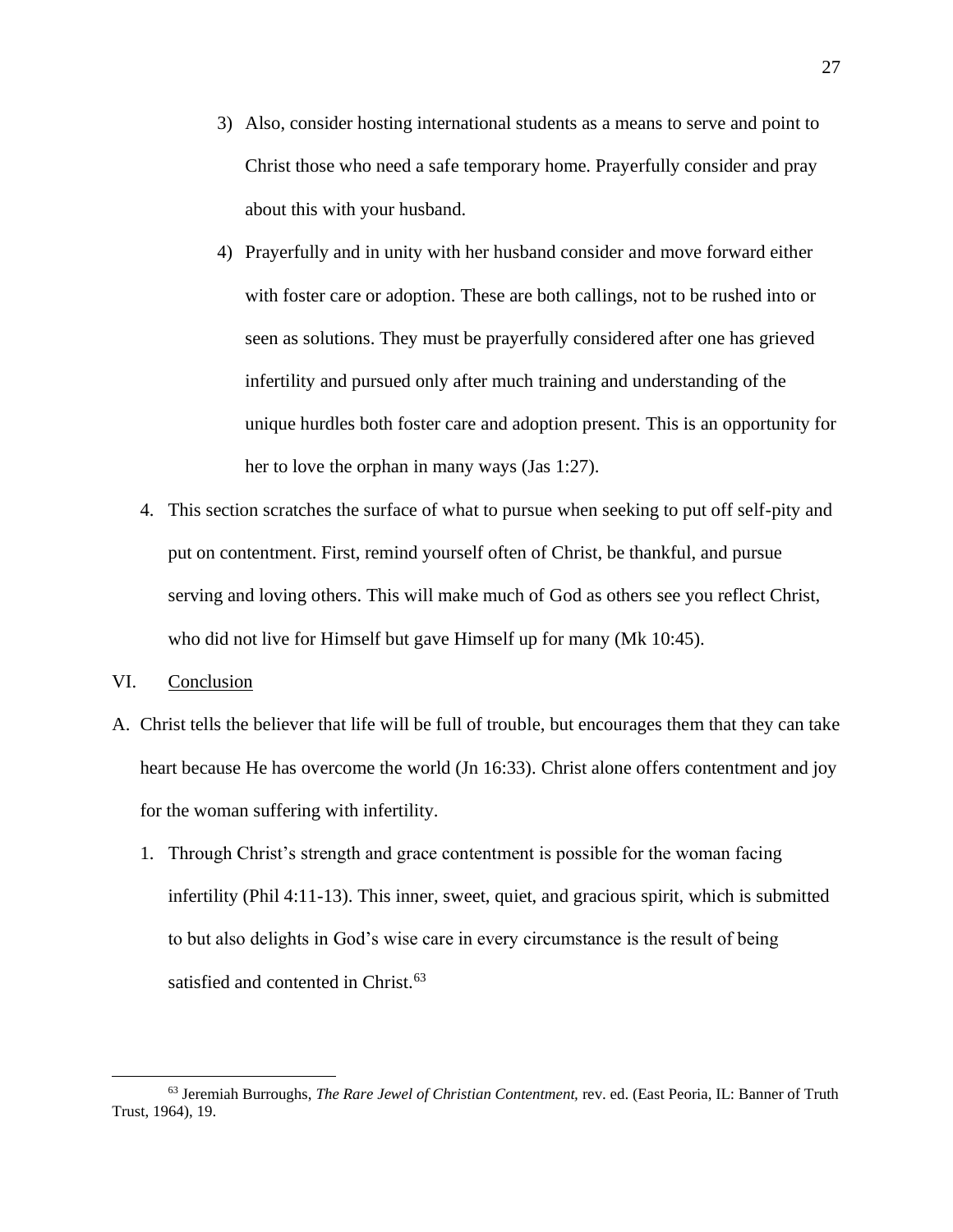- 2. As the Psalmist explains, after working through very difficult circumstances that God allowed for his good, "But as for me, the nearness of God is good for me; I have made the Lord God my refuge, so that I may tell of all your works." (Ps 73:28). May the infertile woman learn to see the hard as an opportunity to run to God as her refuge because of Christ. To learn to see each reminder as an occasion to recall God's goodness, nearness, and eventually learn to tell others of His work even in the hard.
- 3. The woman facing infertility who continues to remain in Christ, yielding to Him in obedience will find true and lasting joy (Jn 15:9-11). This joy will not be based on her circumstances or lack, but on Christ and His goodness and fullness for her. May she realize that she has the choice to rejoice. A child or motherhood is not where true joy is found, instead may she choose to rejoice constantly in God her Savior (Hb 3:18).
- 4. May she experience the joy of the Lord as her strength, as she faces another day, holiday, Mother's Day, with an empty womb and no children (Neh 8:10). As she frequently experiences reminders of her infertility, may she pray and seek the Lord for strength, grace, and help. Remembering that in His Presence there is fullness of joy (Ps 16:11).
- B. It is necessary to emphasize to the woman struggling with infertility that not giving into selfpity but glorying God instead will be a process, something that must be learned and practiced.
	- 1. After walking through the biblical change process of put off, renewing one's mind, and put on what pleases God, she will be tempted and will most likely give into self-pity again (Eph 4:22-24). May she turn to Christ faster for the goal is not perfection, but growth in not giving into self but trusting Christ. Intentionally walking by the Spirit and doing what pleases the Lord.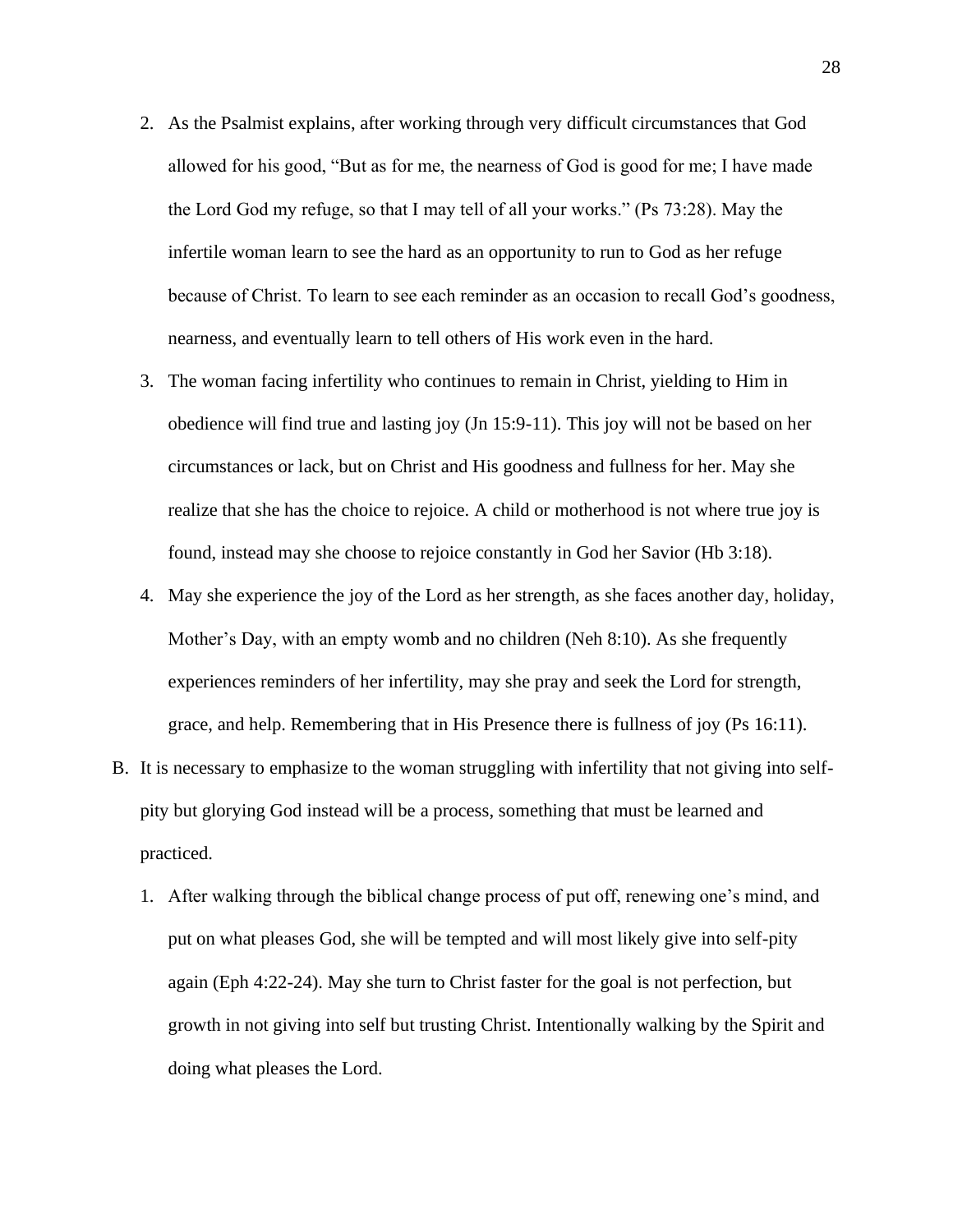- 2. Again, this is only possible because of Christ and so may she focus on Him and depend on Him each moment of everyday. Learning to see infertility, not merely as something that is difficult, but as a gift of God's grace to remind her to run to Christ and continually depend on Him.
- C. God's Word is sufficient to offer help and hope for the woman suffering with infertility, unlike secular counsel. Though there are elements to secular counsel that are reminiscent of the biblical change process, true and lasting is only possible because of Christ and through God's Word and work. May she look to Christ to change, no longer giving into self-pity but living for God and making much of Him. All by His power and for His glory (Eph 3:20-21)!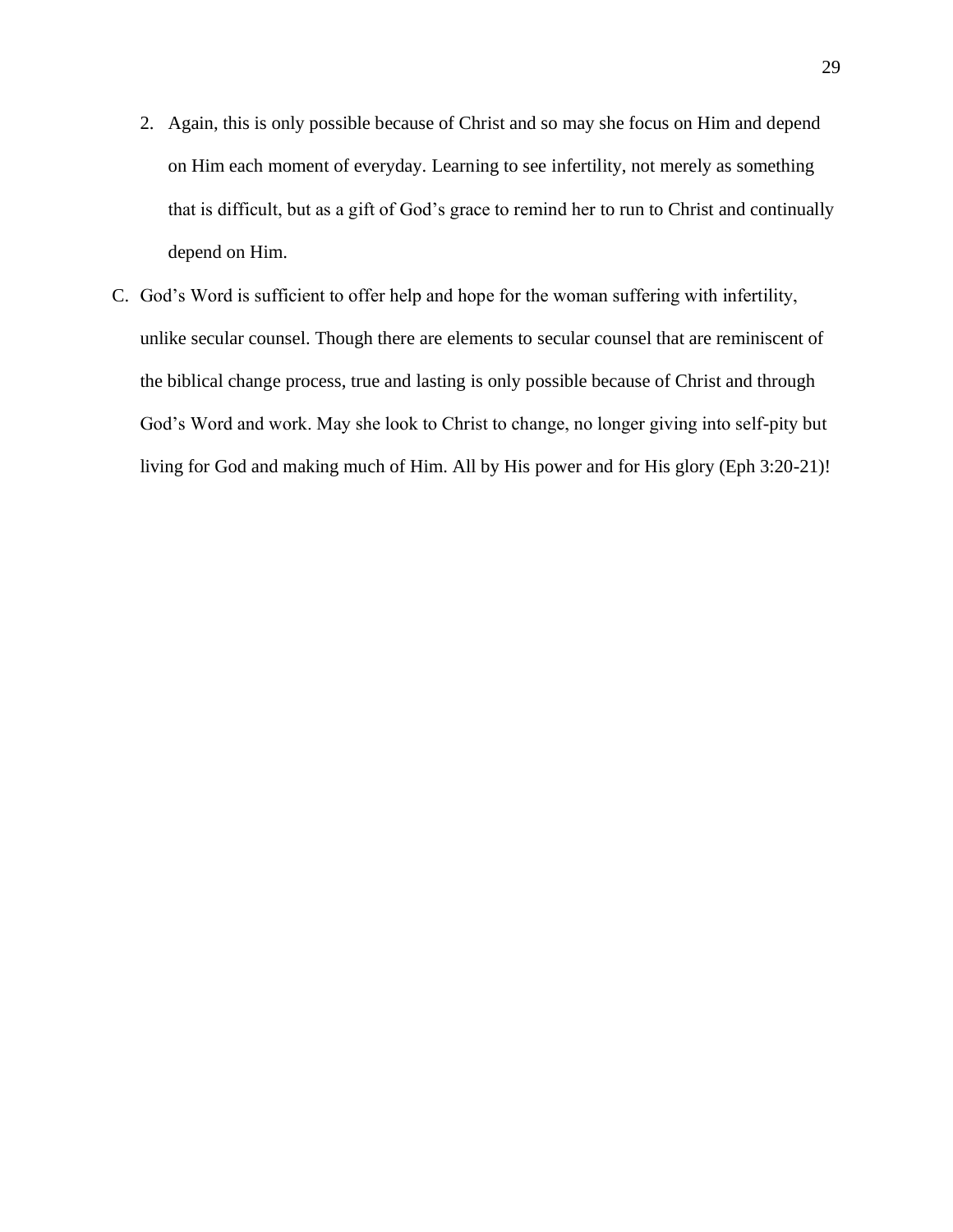# **Bibliography**

- Baker, Amy (2011). *I Wish I Was Dead: The Cheap Comfort of Self-Pity vs. The Deep Grace of God.* Audio recording from the Biblical Counseling Training Conference. Lafayette, IN: Faith Church. [https://store.faithlafayette.org/browse-by-topic/christian-life-and](https://store.faithlafayette.org/browse-by-topic/christian-life-and-)growth/emotions-feelings/i-wish-i-was-dead-the-cheap-comfort-of-self-pity-vs-the-deepsovereignty-of-god/.
- Bigney, Brad. *Gospel Treason: Betraying the Gospel with Hidden Idols*. Phillipsburg, NJ: P&R Publishing Company, 2012.
- Bloom, Jon. "Lay Aside the Weight of Self-Pity." Desiring God. July 11, 2016. https://www.desiringgod.org/articles/lay-aside-the-weight-of-self-pity.
- Bridges, Jerry. *Respectable Sins: Confronting the Sins We Tolerate*. Colorado Springs, CO: NavPress, 2007.
	- \_\_\_\_\_\_. *Trusting God: Even When Life Hurts*. Colorado Springs, C.O.: NavPress., 2008.
- Burroughs, Jeremiah. *The Rare Jewel of Christian Contentment.* Revised Edition. East Peoria, IL: Banner of Truth Trust, 1964.
- Calvin, John. *Commentaries on The Book of Genesis.* Vol. 1. Baker Books, 2009.
- Cheever, Anne. "Self Compassion in the Face of Infertility." Accessed April 19, 2022. [https://www.donorconcierge.com/blog/the-art-of-self-compassion-in-the-face-of](https://www.donorconcierge.com/blog/the-art-of-self-compassion-in-the-face-of-)infertility.
- Domar, Alice. "Maintaining Your Emotional Health During Infertility." Accessed April 19, 2022. [https://www.psychologytoday.com/us/blog/world-wellness/202111/maintaining](https://www.psychologytoday.com/us/blog/world-wellness/202111/maintaining-)your-emotional-health-during-infertility.
- Gilbertson, Lisa. "The Paradox of Self-pity," accessed April 19, 2022, [https://www.psychologytoday.com/us/blog/constructive-wallowing/201504/the-paradox](https://www.psychologytoday.com/us/blog/constructive-wallowing/201504/the-paradox-)self-pity.
- Gillette, Hope. "How to Recognize and Redirect Self-Pity." Accessed April 19, 2022. https://psychcentral.com/blog/self-pity-to-self-compassion.
- Goldfarb, Anna. "What to Say to Someone Struggling With Infertility." Accessed April 19, 2022. https://www.nytimes.com/2020/04/17/parenting/support-friend-infertility.html.
- Henry, Matthew. *Matthew Henry's Commentary.* Vol 1. Matthew Henry's Commentary. Hedrickson Pub, 2009.